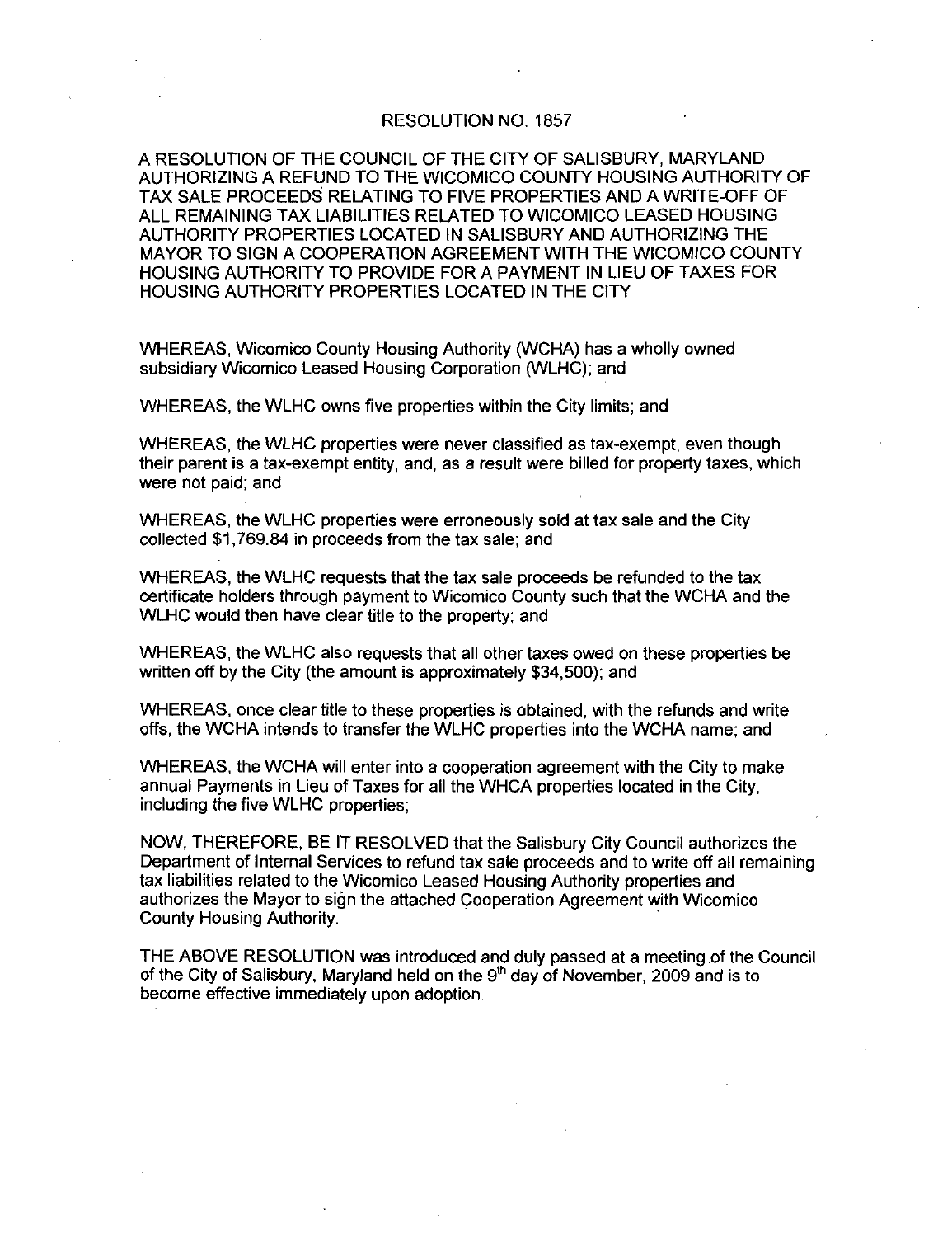**ATTEST:** 

legs ( ) Brenda J. Colegrove

Louise Smith<br>PRESIDENT, City Council

APPROVED BY ME THIS  $10 + k$ DAY OF  $\frac{1}{2}$ rienler, 2009

James freton, Jr.

MAYOR, City of Salisbury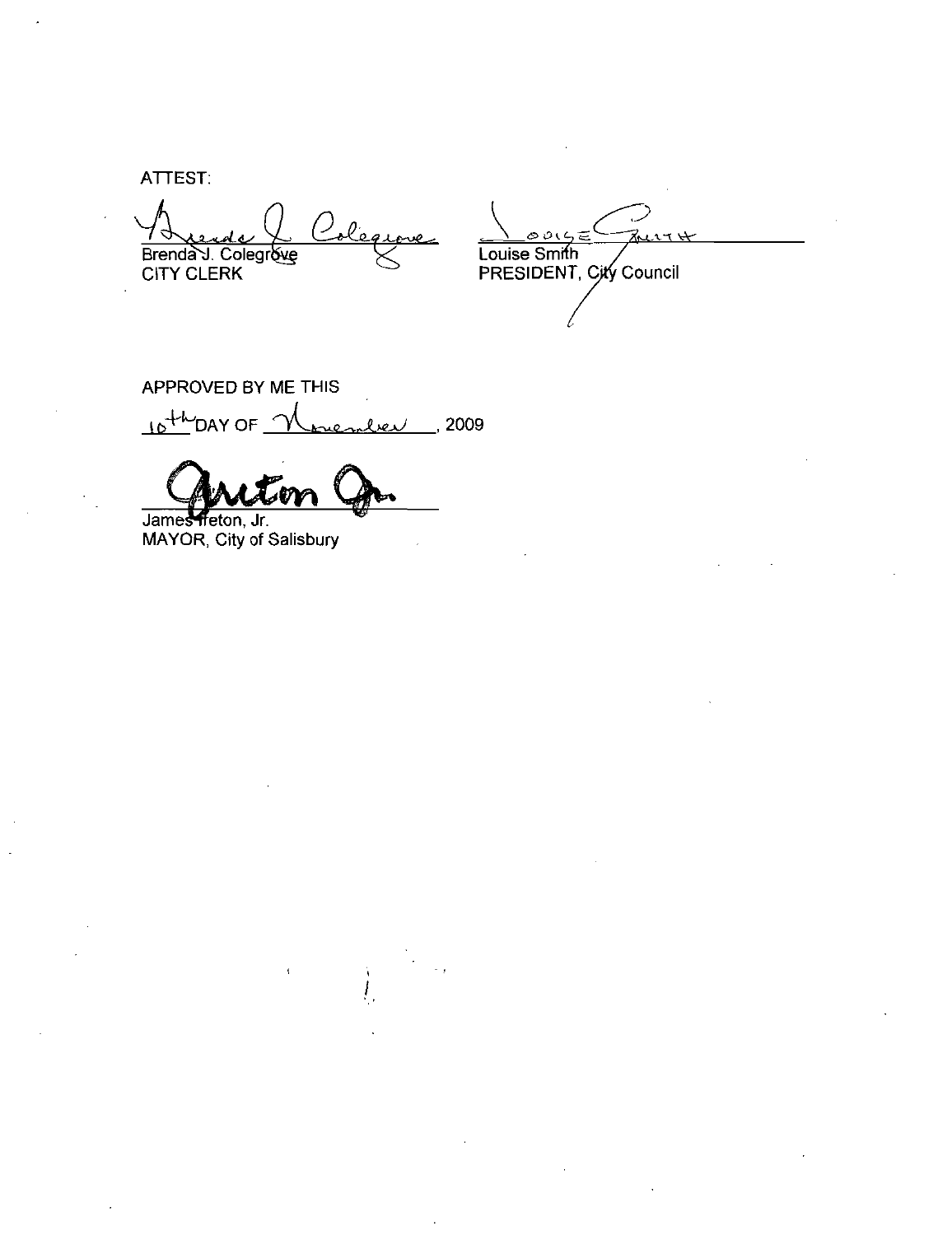# Memo

| To:        | John R. Pick, City Administrator                                                 |
|------------|----------------------------------------------------------------------------------|
|            | <b>From:</b> Pamela B. Oland, Director of Internal Services $\sqrt{\frac{D}{D}}$ |
|            | Date: November 3, 2009                                                           |
| <b>Re:</b> | Wicomico Housing Authority                                                       |

The City of Salisbury has been approached by the Wicomico Housing Authority with regards to creating a Payment In Lieu of Taxes Agreement (PILOT) for the Housing Authority properties located within the City limits. The City of Salisbury has been approached by the Wicomico Housing Authority with regards<br>to creating a Payment In Lieu of Taxes Agreement (PILOT) for the Housing Authority<br>properties located within the City limits.<br>Additio

Additionally, the Housing Authority would like the City to refund \$1,769.84 of taxes received<br>at tax sale for 5 properties owned by Wicomico Leased Housing Corporation (WLHC) (a<br>wholly owned subsidiary of the Housing Autho FY 1997. In discussions with City staff members, these properties were never previously put up for tax sale by the County, even though requests had been made by the City. In June 2007, the County placed these five (5) properties which are located in the City limits, and others located throughout the County, including Fruitland, which are owned by WLHC up for tax sale. During that process the County only asked for the FY 2007 taxes outstanding, not the full outstanding balance. The properties sold at the sale. After the sale, the WLHC requested that the City County and Fruitland refund the tax collected amount so that the properties could be redeemed by the Housing Authority and transferred into the Housing<br>Authority name. Once that occurs, the properties would be tax exempt. The County and<br>Fruitland have refunded the money received at tax Fruitland have refunded the money relative clean title to the properties. In a<br>Council would also need to approve a<br>\$34,511.12 related to these properties Council would also need to approve a write off of all other tax years outstanding, which totals

For the redemption, the Housing Authority would be willing to sign a PILOT for all Housing Authority properties (including these 5), by which the City would receive a payment every year. Attached please find a copy of that

Currently, the City does not collect anything on the Housing Authority properties and even though taxes have been billed on the WLHC properties nothing has been collected since prior to 1997. The PILOT agreement would give the City a portion of the rent collected on the property. The PILOT is not a guarantee for payment. The language in it is to the benefit of the Housing Authority (see section 3e), but since we do not currently collect anything in regards to these properties, the agreement has the potential to increase our current cash flow.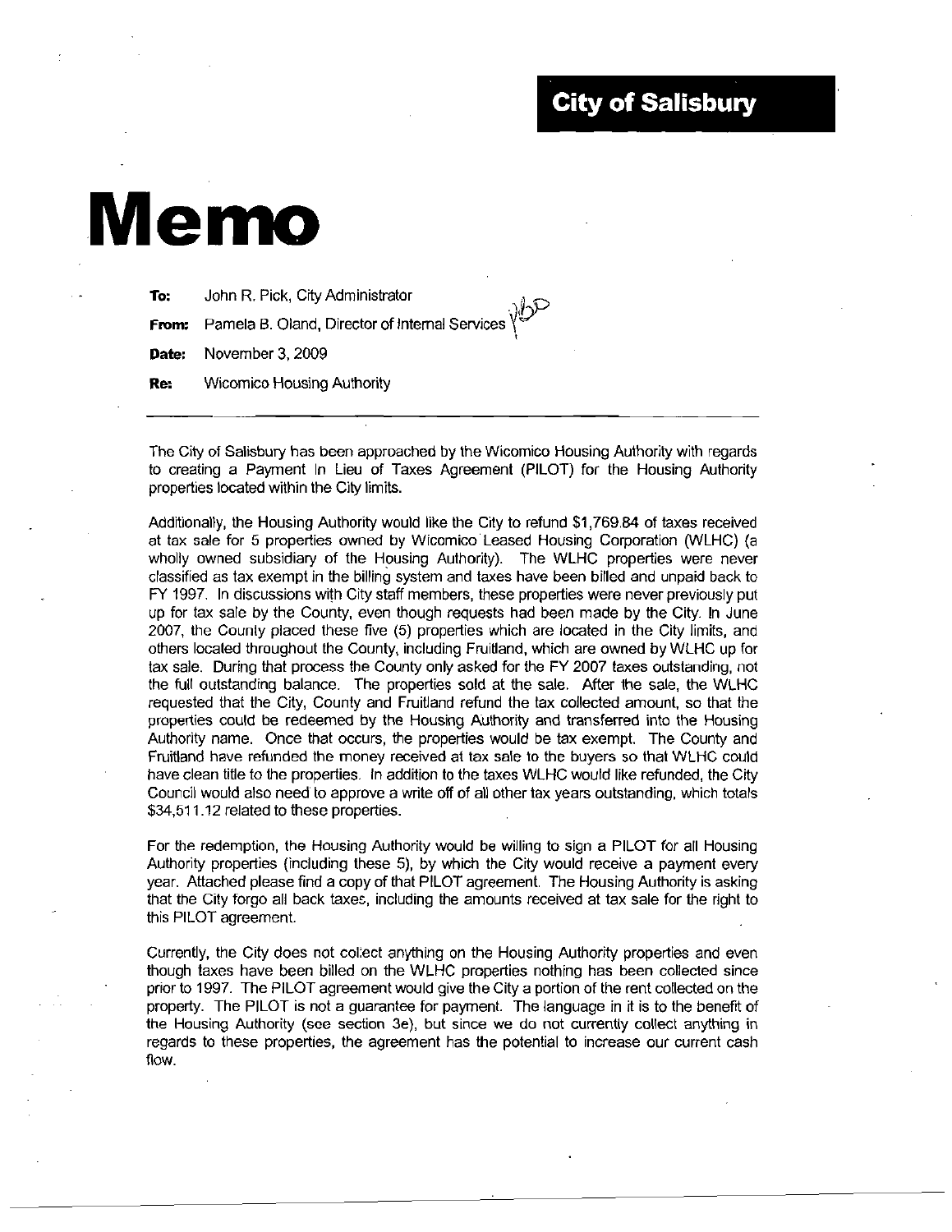Attached please find a memo from TJ Maloney with additional information regarding these properties. According to Mr. Maloney, the benefit of having this matter resolved and having the Housing Authority having clean title to the property is this would facilitate the receipt of federal funding to upgrade these properties

City Council discussed this issue at the October 19 2009 work session and requested that the administration move forward with a resolution allowing for the refund of the taxes paid at the tax sale for the five (5) WLCH proprieties as well as the write off of all outstanding taxes for these properties. Additionally, the resolution would allow the Mayor to sign a cooperation agreement with the Housing Authority for these five properties as well as all other Housing Authority properties. Attached is a copy of a resolution that has been drafted in accordance with the discussion at the Council's work session. the administration move forward with a resolution<br>the tax sale for the five (5) WLCH proprieties as<br>for these properties. Additionally, the resolution v<br>agreement with the Housing Authority for these<br>Authority properties.

● Page 2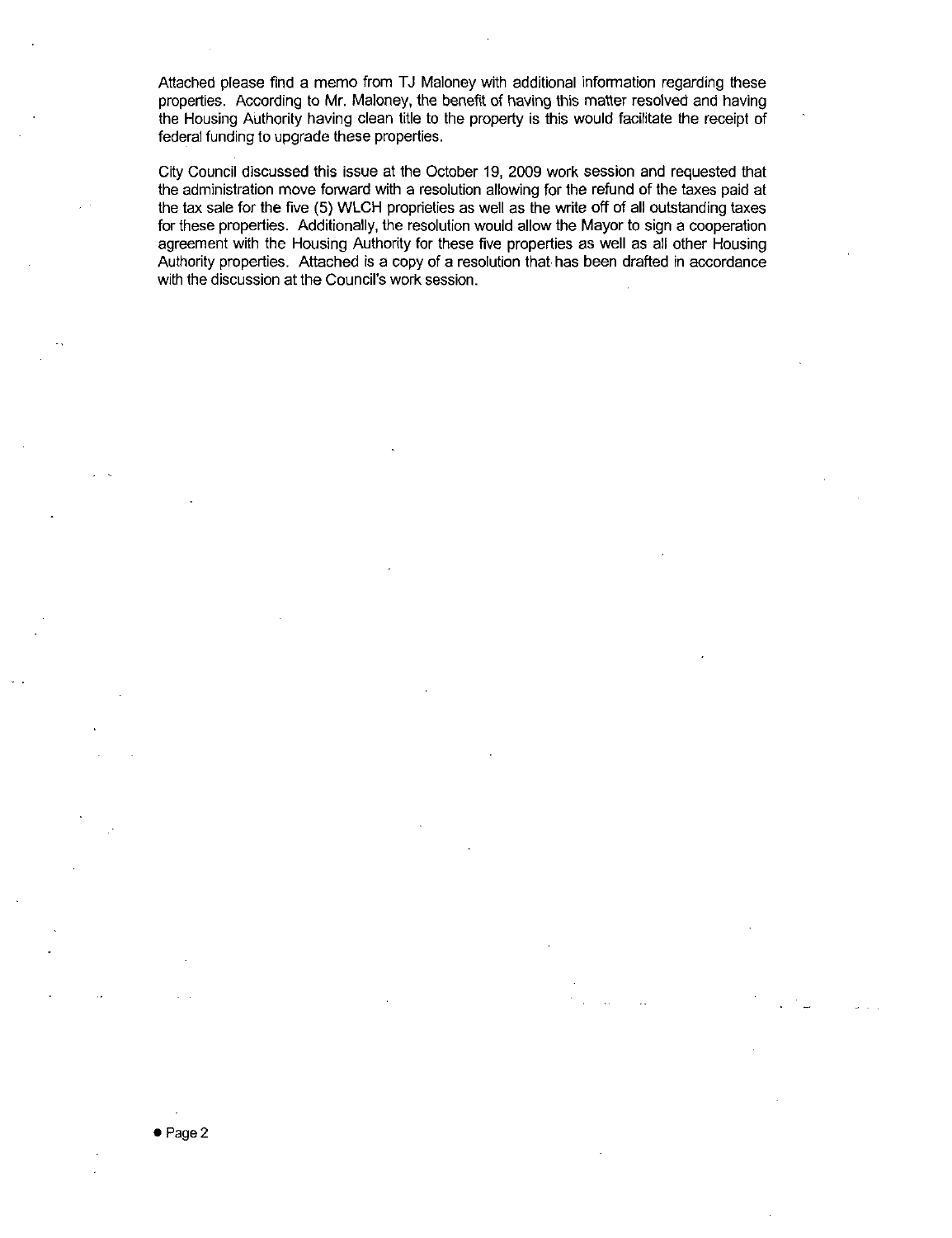### COOPERATION AGREEMENT

THIS AURELIMENT, Entered in to this  $\underline{18}$  and  $\underline{18}$  by and between the WICOMICO COUNTY HOUSING AUTHORITY (herein THIS AGREEMENT, entered in to thisoday of Were<br>THORITY (herei<br>Intervals Municipa called the "Local Authority") and the CITY OF SALISBURY, a Maryland Municipal Corporation and body public (herein called the "Local Government").

### WITNESSETH

In consideration of the mutual convents hereinafter set forth, the parties hereto do agree as follows

- 1) Whenever used in this Agreement:
	- a) The term "Project" shall mean only those properties now located within the corporate limits of the Local Government set out on Exhibit A, which were developed and/or owned and operated by Local Authority as low-rent housing, and including such lowrent housing titled to Wicomico Leased Housing as set forth hereinafter.
	- b) The term "Taxing Body" shall mean the City of Salisbury, a Maryland Municipal Corporation and body politic, sometimes also referred to as "the Local Government."
	- c) The term "Shelter Rent" shall mean the total of all charges to all tenants of a Project for dwelling rents and non-dwelling rents (excluding all other income of such Project), less the cost to the Local Authority of all dwelling and nondwelling utilities.
- 2) The Local Authority shall endeavor (a) to secure a contract or contacts with HUD for loans and annual contributions covering one or more Projects and to administer such Project or Projects, each which are currently located within the corporate limits of the Local Government and as set forth on Exhibit A. The obligations of the parties hereto shall apply to each such Project
- 3) (a) Local Authority's Projects now existing within the corporate limits of the Local Government are exempt from all real and personal property taxes and special assessments levied or imposed by any Taxing Body. With res Government are exempt from all real and personal property taxes and special assessments levied or imposed by any Taxing Body. With respect to any Project, agency and is used for low-rent housing purpose, or (ii) any contract between the Local Authority and HUD for loans or annual contributions, or both, in connection with such Project remains in force and effect or (iii) any bonds issued in connection with such Project, or any monies due to HUD in connection with such Project remain unpaid, whichever period is the longest, the Local Government agrees that it will not levy or impose any real or personal property taxes or special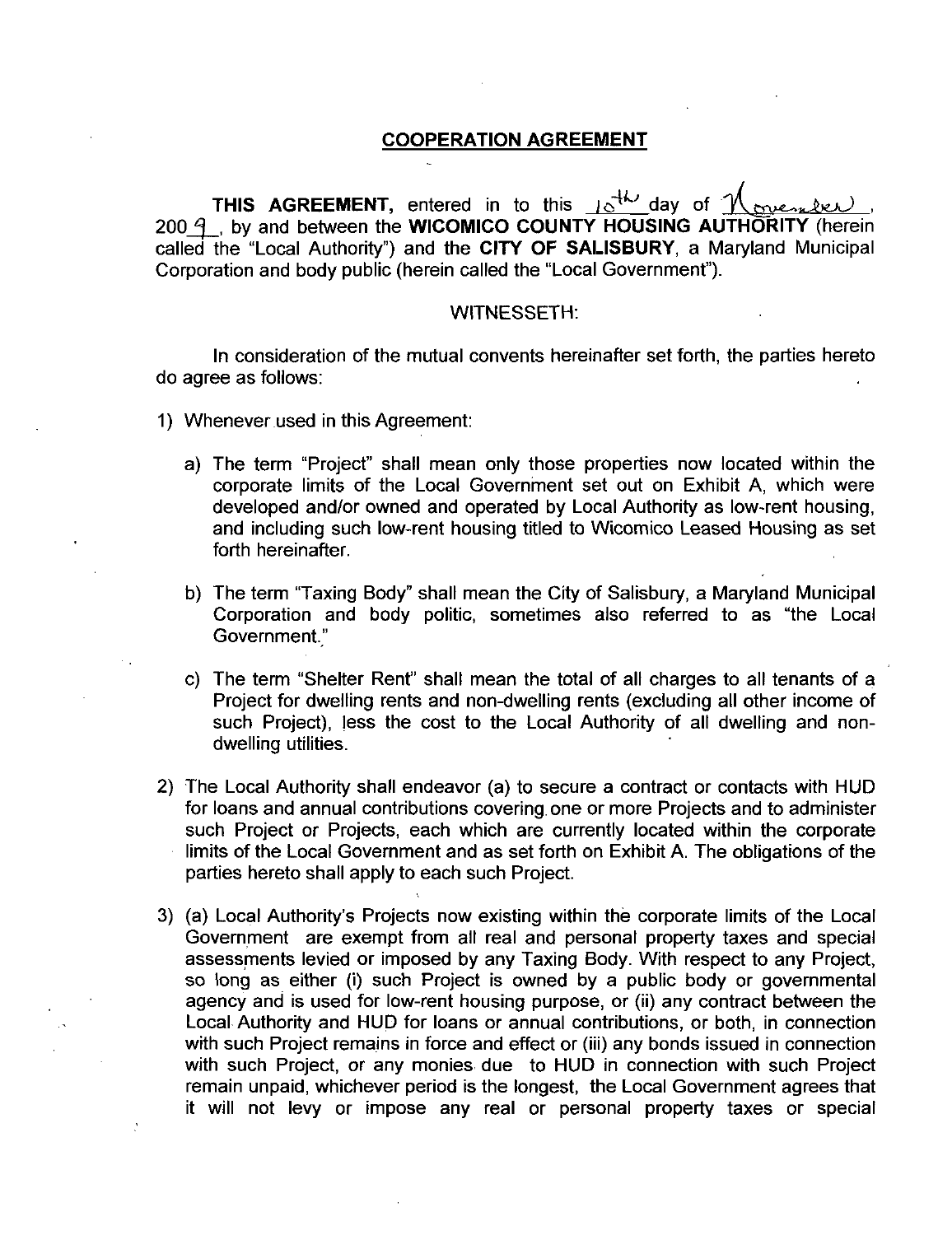assessments upon such Project(s) or upon the Local Authority with respect<br>thereto. During such period, the Local Authority shall make annual payments<br>(herein called "Payment(s) in Lieu of Taxes") in lieu of taxes and speci thereto. During such period, the Local Authority shall make annual payments assessments upon such Project(s) or upon the Local Authority with respect thereto. During such period, the Local Authority shall make annual payments (herein called "Payment(s) in Lieu of Taxes") in lieu of taxes and speci assessments and in payment for the public services and facilities furnished from the time to time without other cost or charge for or with respect to such Project assessments upon such Project(s) or upon the Local Authority with respect<br>thereto. During such period, the Local Authority shall make annual payments<br>(herein called "Payment(s) in Lieu of Taxes") in lieu of taxes and speci

(b) Each such annual Payment(s) in Lieu of Taxes (PILOT) shall be made after<br>the end of the fiscal year established for such Project, and shall be in an amount<br>equal to either (i) ten percent (10%) of the Shelter Rent cha equal to either (i) ten percent (10%) of the Shelter Rent charged by the Local<br>Authority in respect to such Project during the fiscal year or (ii) the amount permitted to paid by applicable State law in effect on the date such payment is made, whichever amount is lower.

(c) PILOT payments hereunder shall be determined upon a municipal fiscal year commencing July 1, 2009 and ending June 30, 2010.

(d) Local Authority shall make its PILOT payment to Local Government no later than December  $31<sup>st</sup>$  following the end of the municipal fiscal year for which such payment is due et the Local Authority and ending June 30, 2010.<br>
(d) Local Authority shall make its PILOT payment to Local Government no later<br>
than December 31<sup>st</sup> following the end of the municipal fiscal year for which such<br>
payment i

lien against any Project or assets of Local Authority shall attach, nor shall any interest or penalties accrue or attach on account thereof

(f) Local Authority shall pay, in addition to and not as part of such PILOT, the standard charges and/or assessments as would be due were the Project operated as <sup>a</sup> private enterprise for utility and other services provided by Local Government

- 4) With respect to any new project for low-rent housing, the commencement of which is after the date of execution of this Agreement, the Local Government and Local as a private enterprise for utility and other services provided by Local Government.<br>With respect to any new project for low-rent housing, the commencement of which<br>is after the date of execution of this Agreement, the Loc forth the rights and responsibilities of each, including, but not limited to, a formula for determining <sup>a</sup> Payment in Lieu of Taxes by Local Authority to Local Government for said new project
- 5) No Cooperation Agreement, however titled, named or designated, heretofore entered into between the Local Government and the Local Authority shall be constructed not to apply to any Project covered by this Agreement after the execution of this Agreement
- 6) So long as any contract between the Local Authority and HUD for loans (including preliminary loans) or annual contributions, or both, in connection with any Project shall remain in force and effect, or so long as any bonds issued in connection with any Project or any monies due to HUD in connection with such Project remain unpaid, this Agreement shall not be abrogated, changed or modified without the consent of both the Local Government and the Local Authority. The privileges and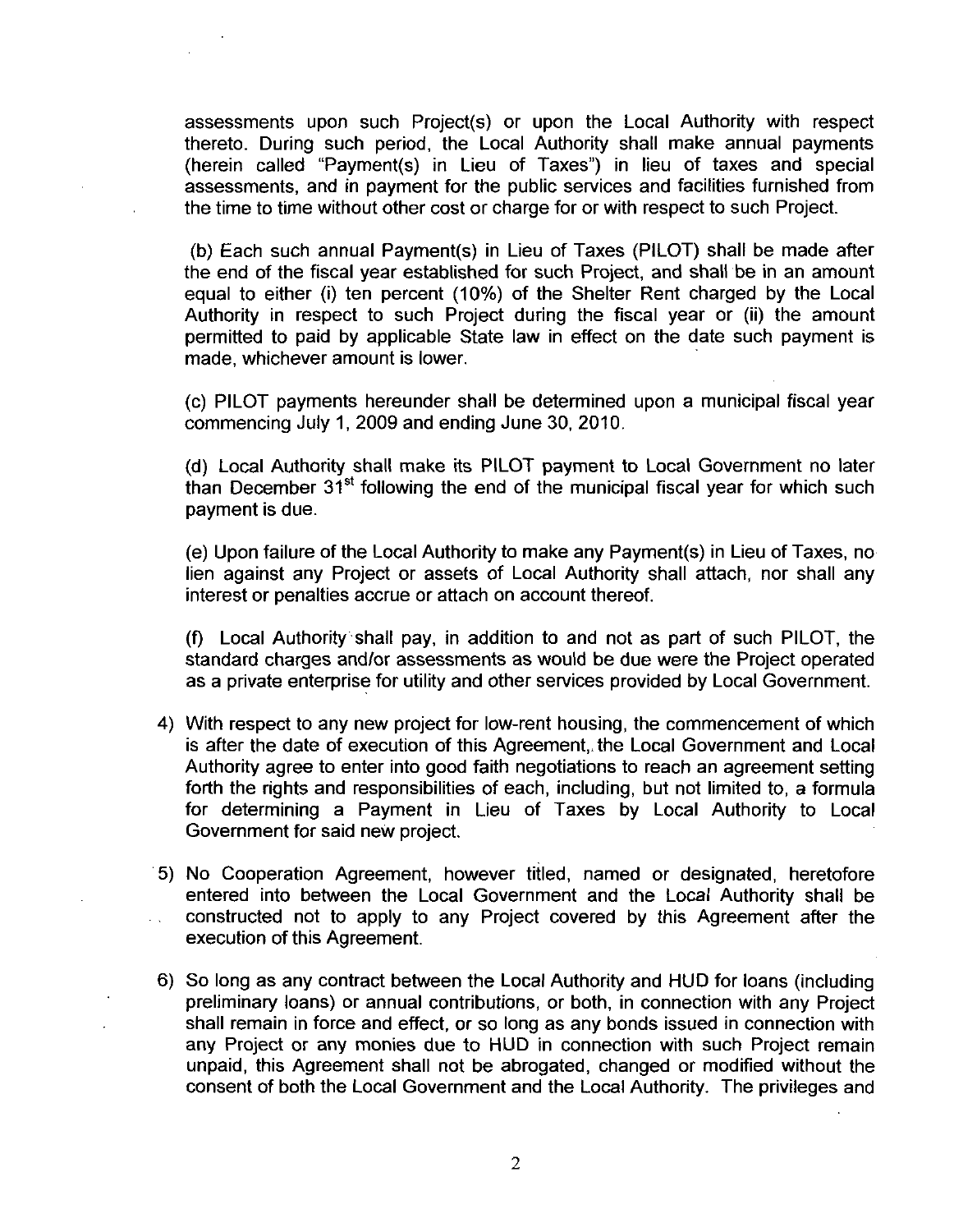obligations of the Local Authority and its successors and assigns, and of the Local Government shall remain in full force and effect with respect to each Project so long as the beneficial title to such Project is held by the Local Authority or any other public body or governmental agency including HUD, authorized by law to engage in the development or administration of low-rent housing projects. If at any time the beneficial title to, or possession of, any Project is held by such other public body or governmental agency, including HUD, the provisions hereof shall inure to the benefit of and may be enforced by, such other public body or governmental agency including HUD

7) The parties recognize and agree that the property known and designated as see Attachment  $A$  - now located within the corporate limits of the Local Government is or may be at the execution of this Agreement titled to Wicomico Leased Housing, although it is beneficially owned by Local Authority, and it shall be considered an "existing property" within the corporate limits of the Local Government for the purposes of this Agreement

IN WITNESS WHEREOF, the Local Government and the Local Authority have respectively signed this agreement caused their seals to be affixed and attested as of the day and year first above written

### ATTEST: WICOMICO COUNTY HOUSING AUTHORITY

cal Government and the Local Authority haved their seals to be affixed and attested as a<br>By: COMICO COUNTY HOUSING AUTHORITY<br>By: COMICO COUNTY HOUSING AUTHORITY<br>(Title) (Title)

y<br>Ya EN A a  $\mathbf{v} = \mathbf{v} \cdot \mathbf{v}$  $\sum_{j=1}^\infty$ 3  $\frac{1}{2}$ 

CITY OF SALISBURY

 $By.$   $\frac{1}{\pi}$   $\frac{1}{\pi}$   $\frac{1}{\pi}$   $\frac{1}{\pi}$   $\frac{1}{\pi}$   $\frac{1}{\pi}$   $\frac{1}{\pi}$   $\frac{1}{\pi}$   $\frac{1}{\pi}$   $\frac{1}{\pi}$   $\frac{1}{\pi}$   $\frac{1}{\pi}$   $\frac{1}{\pi}$   $\frac{1}{\pi}$   $\frac{1}{\pi}$   $\frac{1}{\pi}$   $\frac{1}{\pi}$   $\frac{1}{\pi}$   $\frac{1}{\pi}$   $\frac{1}{$ TIKE) MAYOR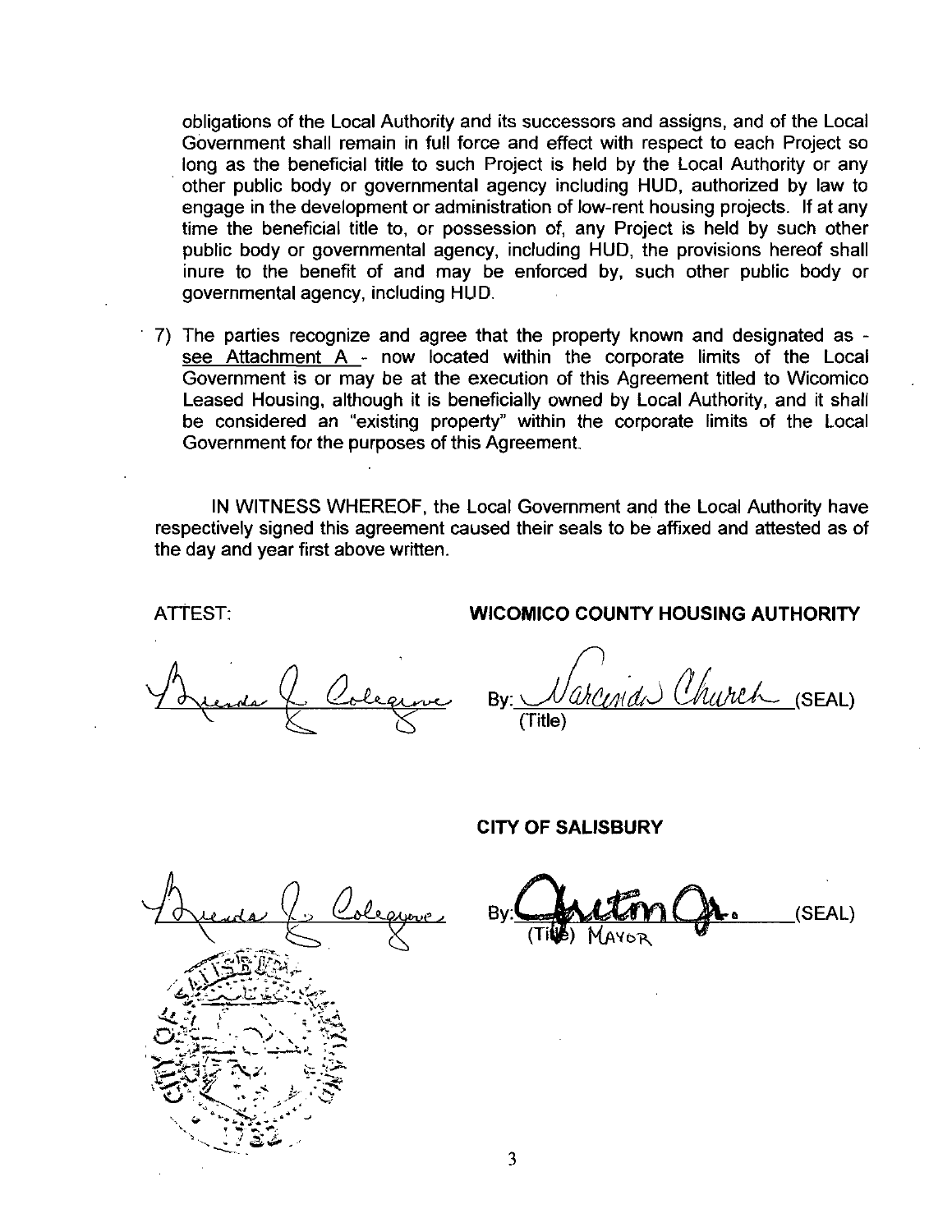### **City of Salisbury** Wicomico Housing Authority Properties

 $\biggl\{$ 

z

| Tax ID   | <b>Street Address</b> |  |  |  |  |  |
|----------|-----------------------|--|--|--|--|--|
| 05012260 | 615 Jefferson St.     |  |  |  |  |  |
| 05024986 | 145 Davis St.         |  |  |  |  |  |
| 05024994 | 147 Davis St.         |  |  |  |  |  |
| 05025001 | 509 Decatur Ave.      |  |  |  |  |  |
| 05025028 | 511 Decatur Ave.      |  |  |  |  |  |
| 05025036 | 624 Hammond St.       |  |  |  |  |  |
| 05025060 | 1016 Queen Anne St.   |  |  |  |  |  |
| 05025079 | 1014 Queen Anne St.   |  |  |  |  |  |
| 05025087 | 500 Truitt St.        |  |  |  |  |  |
| 05025095 | 520 Priscilla St.     |  |  |  |  |  |
| 05025117 | 625 Jefferson St.     |  |  |  |  |  |
| 05025125 | 709 Grace St.         |  |  |  |  |  |
| 05025133 | 200 Linwood Ave.      |  |  |  |  |  |
| 05056659 | 627 Jefferson St.     |  |  |  |  |  |
| 09059172 | 607 Lake St.          |  |  |  |  |  |
| 09059180 | 609 Lake St.          |  |  |  |  |  |
| 09059199 | 611 Lake St.          |  |  |  |  |  |
| 09059202 | 613 Lake St.          |  |  |  |  |  |
| 13022151 | 729 S. Division St.   |  |  |  |  |  |
| 13029229 | 507 Mulberry St.      |  |  |  |  |  |
| 13050449 | 300 Buena Vista Ave.  |  |  |  |  |  |
| 13050457 | 301 Buena Vista Ave.  |  |  |  |  |  |
| 13050465 | 303 Buena Vista Ave.  |  |  |  |  |  |
| 13050473 | 304 Buena Vista Ave   |  |  |  |  |  |
| 13050481 | 305 Buena Vista Ave.  |  |  |  |  |  |
| 13050503 | 307 Buena Vista Ave.  |  |  |  |  |  |
| 13050511 | 309 Buena Vista Ave.  |  |  |  |  |  |
| 13050538 | 311 Buena Vista Ave.  |  |  |  |  |  |
| 13050546 | 313 Buena Vista Ave.  |  |  |  |  |  |
| 13050554 | 313 E. Locust St.     |  |  |  |  |  |
| 13050562 | 410 Poplar St.        |  |  |  |  |  |
| 13050589 | 310 E. Carroll St.    |  |  |  |  |  |
| 13050600 | 744 S. Division St.   |  |  |  |  |  |
| 13057699 | 312 E. Carroll St.    |  |  |  |  |  |
| 13059268 | 526 Washington St.    |  |  |  |  |  |
|          |                       |  |  |  |  |  |

### Wicomico Leased Housing Properties

| 05025044 | 613 Jefferson St. |
|----------|-------------------|
| 05025052 | 700 Jefferson St. |
| 09061371 | 613 Delaware Ave. |
| 09061398 | 611 Delaware Ave. |
| 09061401 | 609 Delaware Ave. |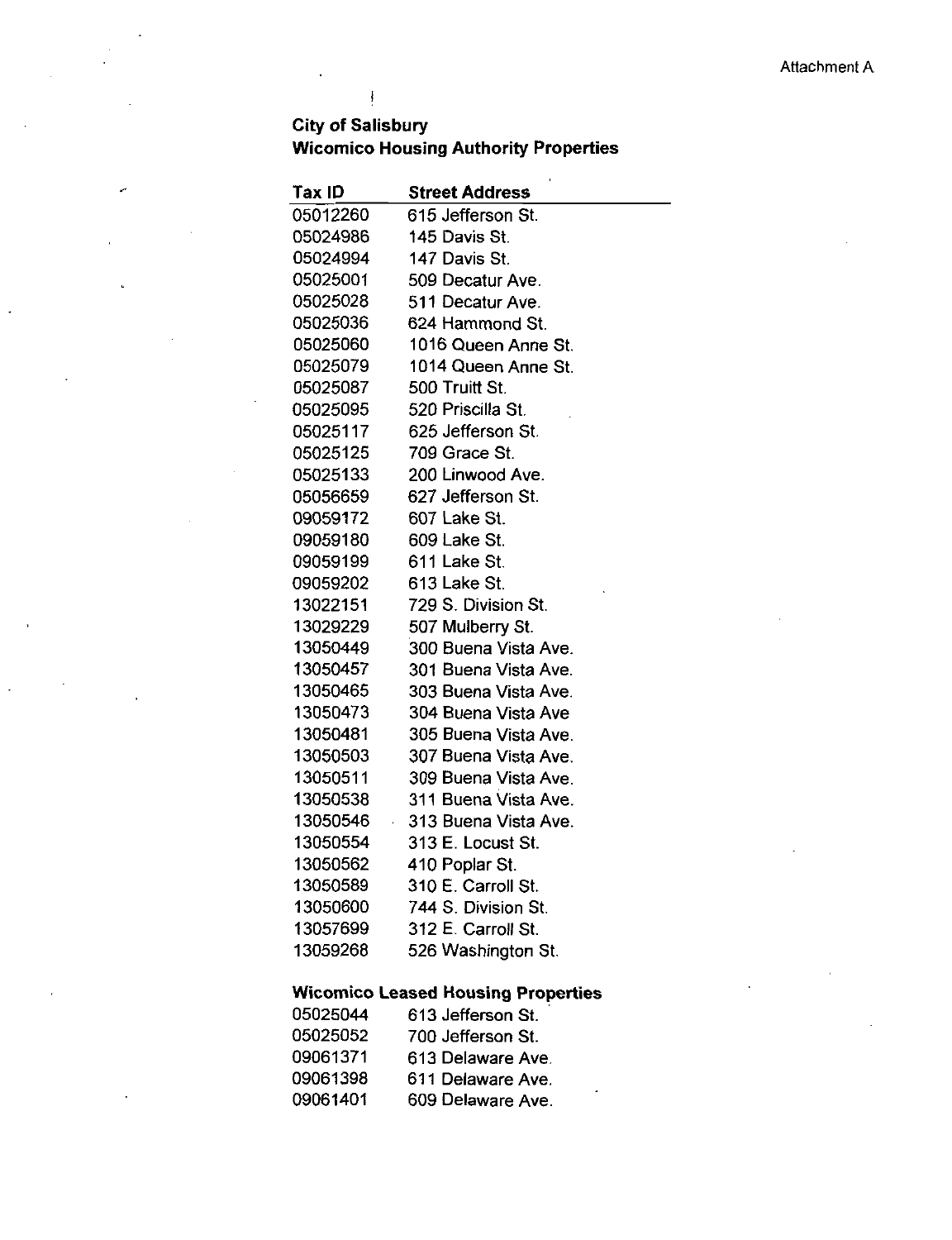## Memorandum

To: Pam Oland, City of Salisbury

CC: Narcinda Church, Executive Director, WCHA

From: Thomas J. Maloney, Esquire From: Thomas J. M<br>Date: 10/14/2009

Re: Wicomico County Housing Authority/Wicomico Leased Housing

Corporation

The matter now pending before the Salisbury City Council relates to the Property Tax/PILOT agreement by and between the Wicomico County Housing Property Tax/PILOT agreement by and between the Wicomico County Housing<br>Authority ("WCHA") and the City of Salisbury ("City") with respect to properties<br>awnod by the WCHA and/or its whelly awnod subsidiary Wisomias Lossed Authority ("WCHA") and the City of Salisbury ("City") with respect to prop owned by the WCHA and/or its wholly owned subsidiary Wicomico Leased Housing Corporation ("WLHC") within the City limits.

### INTRODUCTION

This matter came to issue as a result of several properties owned by the WCHA and/or WLHC that were sent to tax sale for the non-payment of taxes either in Wicomico County, the City of Fruitland ("Fruitland"), or the City.

The specific properties sent to tax sale which lie in the City are as follows

- a. 613 Jefferson Street/Account No. 05-025044 613 Jefferson Street/Acco<br>Amount collected \$392.45
- Amount collected \$392.45<br>b. 700 Jefferson Street/Account No. 05-025052 700 Jefferson Street/Acco<br>Amount collected \$392.06 b. 700 Jefferson Street/Account No. 05-025052<br>Amount collected \$392.06<br>c. 613 Delaware Avenue/Account No. 09-061371<br>Amount collected \$328.49
- 613 Delaware Avenue/ Ac<br>Amount collected \$328.49 c. 613 Delaware Avenue/ Account No. 09-061371<br>Amount collected \$328.49<br>d. 611 Delaware Avenue/ Account No. 09-061398<br>Amount collected \$328.42
- d. 611 Delaware Avenue/ Account No. 09-061398<br>
Amount collected \$328.42<br>
e. 609 Delaware Avenue/ Account No. 09-061401<br>
Amount collected \$328.42
- 609 Delaware Avenue/ Account No. 09-061401<br>Amount collected \$328.42

These properties were owned by WLHC awholly owned subsidiary of the WCHA Wicomico County has informed the WCHA that it disbursed to the City e. 609 Delaware Avenue/ Account No. 09-061401<br>Amount collected \$328.42<br>These properties were owned by WLHC, a wholly owned subsidiary of<br>WCHA. Wicomico County has informed the WCHA that it disbursed to the the sum of \$1,76

1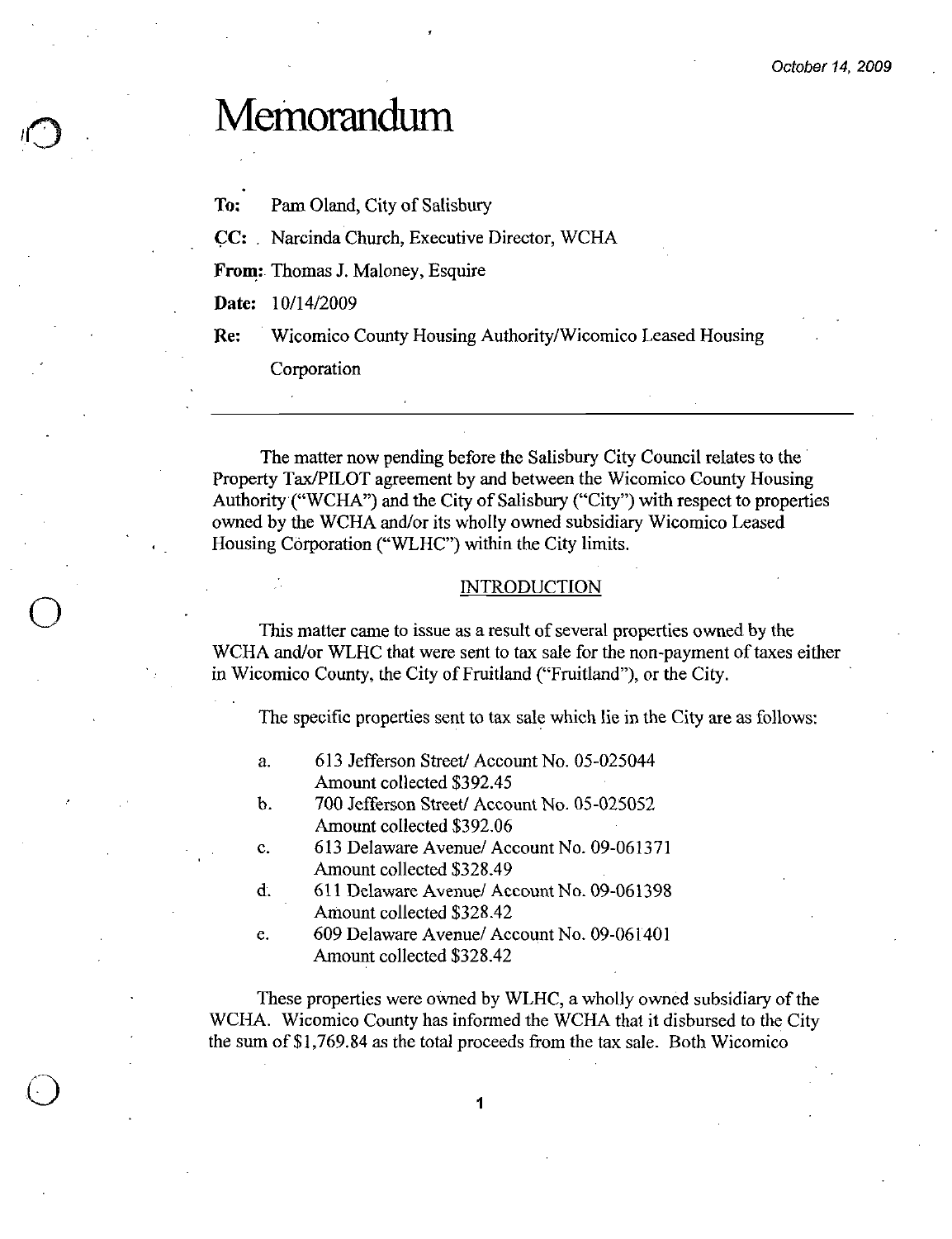County and Fruitland have subsequently agreed to repay the amounts for which the properties were sold directly to the tax certificate holders such that the WCHA and the WLHC would then be in good title to the property. The significance of the WCHA and WLHC having good title to the property is that the WLHC properties could be conveyed to the WCHA at which time they will then be eligible for federal grants to upgrade the properties

### BACKGROUND

The WLHC was organized in 1972 through the initiative of the WCHA. The WCHA, organized in 1965 by the Wicomico County Council, had created 175 conventional public housing units and leased 100 units from private owners. In 1971 the WCHA requested the County Council to approve an application to HUD for 200 more conventional units. The Council actually approved 100, 50 for families and 50 for the elderly. When this request was eventually considered by the Baltimore area office of HUD, their reply was that no authorization could be given for more conventional units. After several months of failed attempts to get private developers to build acceptable units, the WCHA learned that it was possible to create a not-for-profit corporation which could sell tax-exempt bonds, whose payment in 20 years would be assured by the federal government's annual For 200 more conventional units. The Council actually approved 100, 50 f families and 50 for the elderly. When this request was eventually consider Baltimore area office of HUD, their reply was that no authorization could contributions contract; the interest rate on which these bonds would be low enough create a not-for-profit corporation which could sell tax-exempt bonds, whose<br>payment in 20 years would be assured by the federal government's annual<br>contributions contract; the interest rate on which these bonds would be l approval by HUD, the WLHC was created. As a result, certain properties located within the City limits of Salisbury are owned by WLHC rather than WCHA and remain on the tax records. Taxes for those properties have never been paid, the properties were referred to Wicomico County for tax sale

### CURRENT STATUS

As of today's date, PILOT Agreements have successfully been negotiated between the WCHA and Fruitland and Wicomico County. A copy of the fully executed Fruitland PILOT Agreement is attached hereto and referred to as "Exhibit As of today's date, PILOT Agreements have successfully been negotiated<br>between the WCHA and Fruitland and Wicomico County. A copy of the fully<br>executed Fruitland PILOT Agreement is attached hereto and referred to as "Exhib forth in Exhibit A. The County Attorney has advised that the PILOT will be presented to the County Council on October 20, 2009.

In addition, the WCHA has prepared for recordation all of the documentation necessary in order to convey the properties currently in the name of WLHC to WCHA. However, the documents cannot be recorded until such time as all of the In addition, the WCHA has prepared for recordation all of the documentation necessary in order to convey the properties currently in the name of WLHC to WCHA. However, the documents cannot be recorded until such time as al such time as the WCHA and the City come to terms with regard to anew PILOT Agreement and the redemption of the above referenced properties from tax sale no further action can be taken by the WCHA with regard to any of the properties.

2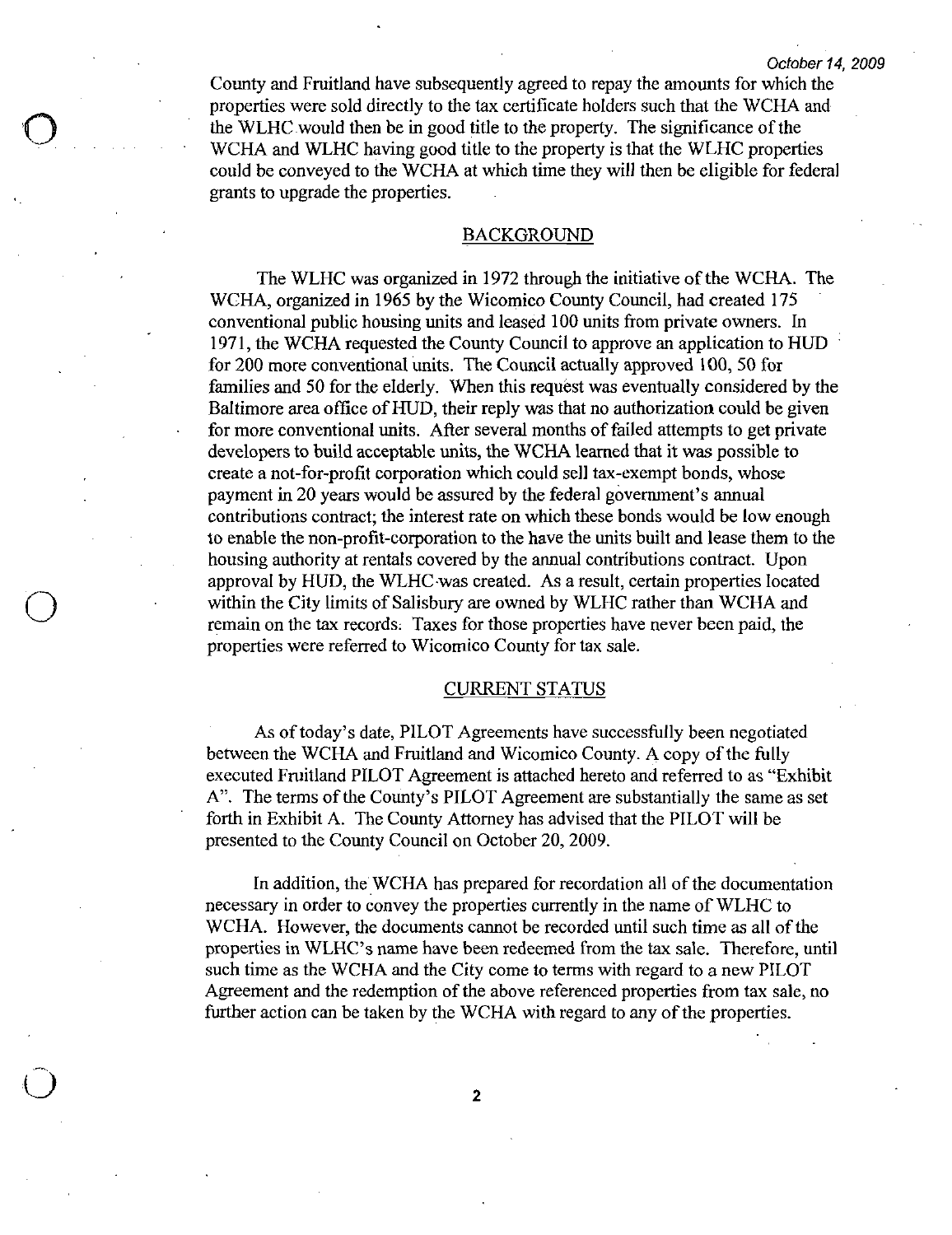Specifically, this includes the inability of WCHA to acquire additional grant funds for the City properties in order to renovate the properties as it has done with its Fruitland properties, much to the pleasure of the Fruitland Town Council. To date, the funds remain available, however, until the properties are redeemed from the tax sale, federal grant funding will not be available.

Attached hereto and incorporated herein by reference as "Exhibit  $B$ " is a copy of the old Cooperation Agreement entered into by and between the City and WCHA. You will note, pursuant to the terms of that Cooperation Agreement, that any default in the Agreement would not constitute a lien on any of the property that will precipitate a tax sale to collect the lien. Furthermore, attached hereto and incorporated herein by reference as "Exhibit  $C$ " for your review is a copy of an opinion from the Office of the Attorney General dated November 17, 1986 wherein the Attorney General opines that under Maryland Law, the WCHA is not subject to municipal taxes to the pleasure of the F<br>le, however, until the p<br>will not be available.<br>orporated herein by referent entered into by and<br>terms of that Cooperation<br>stitute a lien on any c<br>the lien. Furthermore,<br>ce as "Exhibit C" for ye<br>At

The request curreritly pending before the City being made by the WCHA is FOUEST PENDING<br>The request currently pending before the City being made by the WCHA is<br>for the City to reimburse back to the County the sum of \$1,769.84 in order that the County may redeem the tax sale certificates issued as a result of the sale of the above referenced properties. Furthermore, the WCHA requests that the outstanding taxes for the above referenced properties be shown as "-0-" such that the deed conveying the properties from the WLHC to WCHA can be recorded among the Land Records of Wicomico County.

Upon recordation of the deed and the execution of a new PILOT Agreement, the WCHA can pursue grants to improve the properties such that they aze available for families which meet the requisite criteria at which time rents will be paid and monies received from those rents will be used to pay payments under the PILOT Agreement.

The WCHA looks forward to presenting this issue to the City and to a favorable conclusion of this matter such that it can pursue the business of providing safe and affordable housing to deserving families

Respectfully submitted, In this issue to the City and<br>
Internal it can pursue the business comilies.<br>
Respectfully submitted,<br>
Thomas J. Maloney, Esquire<br>
Attorney for<br>
Wicomico County Housing Respectfully sub<br>
Thomas J. Malo:<br>
Attorney for<br>
S:\Staff\tjmaloney\ACTIVE FILES\WCHA\_31703\_Tax Sale\Memo\_Oland 09.09.09.doc

Thomas J. Maloney, Esquire Attorney for Wicomico County Housing Authority

3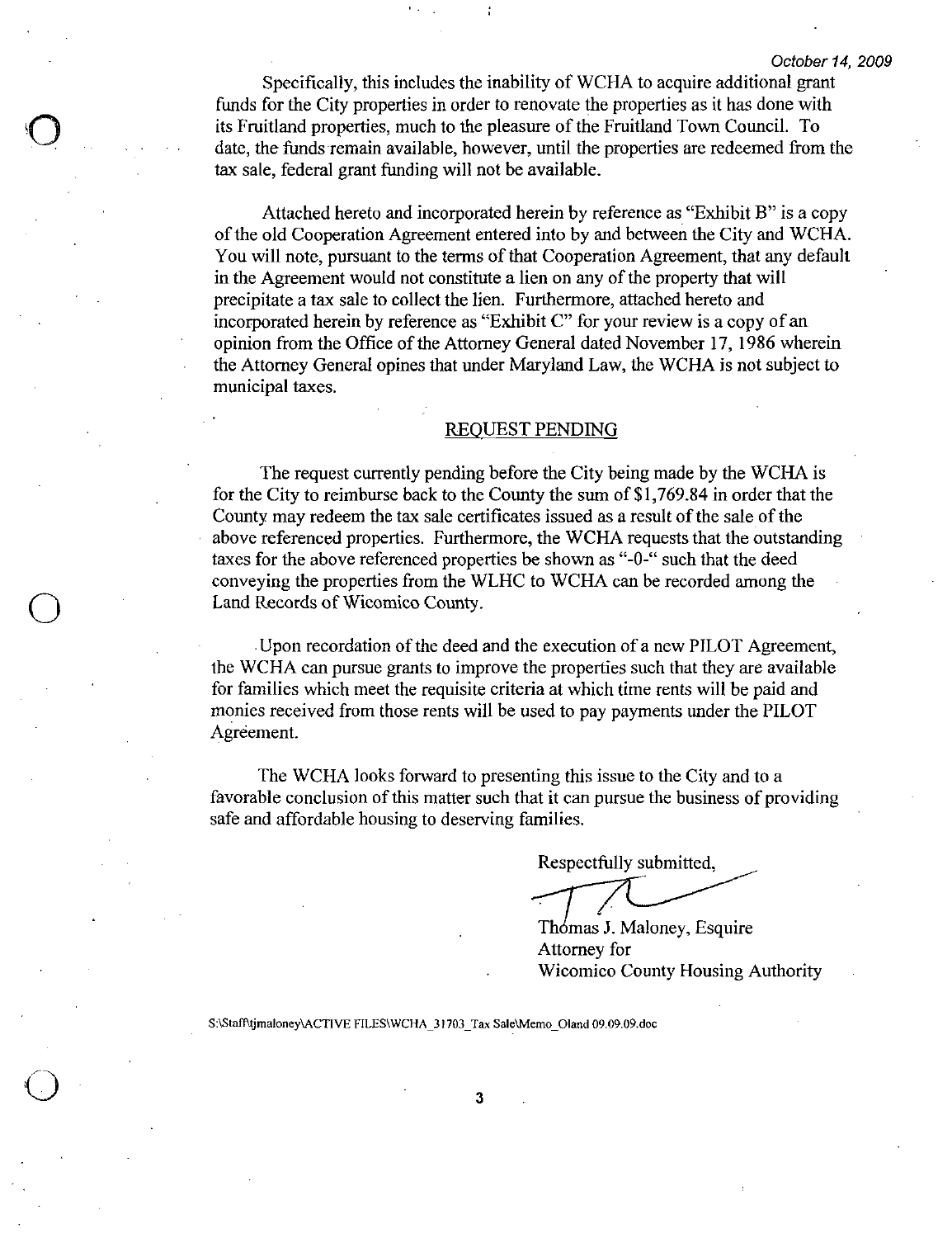# **is**<br>
COOPERATION AGREEMENT

THIS AGREEMENT, entered in to this  $27$  day of April 200  $\mathcal T$ , by and between the WICOMICO COUNTY HOUSING AUTHORITY (herein called the "Local Authority") and the CITY OF FRUITLAND, a Maryland Municipal Corporation and body public (herein called the "Local Government").

### WITNESSETH:

In consideration of the mutual convents hereinafter set forth, the parties hereto do agree as follows

- 1) Whenever used in this Agreement:
	- a) The term "Project" shall mean only those properties now located within the corporate limits of the Local Government set out on Exhibit A, which were developed and/or owned and operated by Local Authority as low-rent housing, and including such low-rent housing titled to Wicomico Leased Housing as set forth hereinafter
	- b) The term "Taxing Body" shall mean the City of Fruitland, a Maryland Municipal Corporation and body politic, sometimes also referred to as "the Local Government
	- c) The term "Shelter Rent" shall mean the total of all charges to all tenants of a<br>Project for dwelling rents and non-dwelling rents (excluding all other income of<br>such Project) less the cost to the Local Authority of all such Project), less the cost to the Local Authority of all dwelling and nondwelling utilities.
- 2) The Local Authority shall endeavor (a) to secure a contract or contacts with HUD for loans and annual contributions covering one or more Projects and to administer such Project or Projects, each which are currently located within the corporate limits of the Local Government and as set forth on Exhibit A. The obligations of the parties hereto shall apply to each such Project First Local Authority shall endeavor (a) to secure a contract or contacts with HUD<br>for loans and annual contributions covering one or more Projects and to administer<br>such Project or Projects, each which are currently locat
- 3) (a) Local Authority's Projects now existing within the corporate limits of the Local Government are exempt from all real and personal property taxes and special assessments levied or imposed by any Taxing Body. With respect to any Project, so long as either (i) such Project is owned by a public body or governmental agency and is used for low-rent housing purpose, or (ii) any contract between the Local Authority and HUD for loans or annual contributions, or both, in connection with such Project remains in force and effect or (iii) any bonds issued in connection<br>with such Project, or any monies due to HUD in connection with such Project remain unpaid, whichever period is the longest, the Local Government agrees that it will not levy or impose any real or personal property taxes or special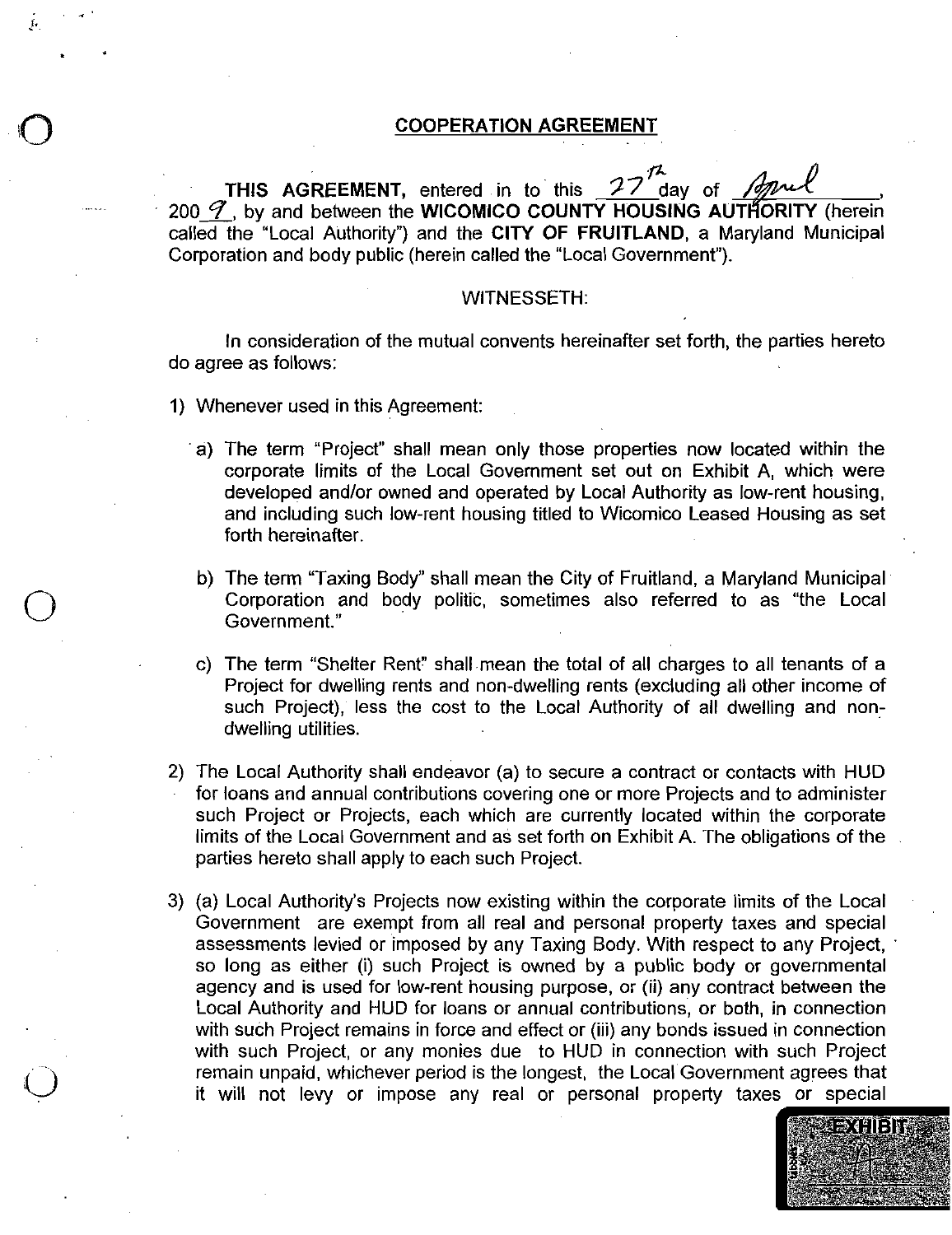assessments upon such Project(s) or upon the Local Authority with respect thereto. During such period, the Local Authority shall make annual payments (herein called "Payment(s) in Lieu of Taxes") in lieu of taxes and speci assessments upon such Project(s) or upon the Local Authority with respect<br>hereto. During such period, the Local Authority shall make annual payments<br>herein called "Payment(s) in Lieu of Taxes") in lieu of taxes and special assessments, and in payment for the public services and facilities furnished from the time to time without other cost or charge for or with respect to such Project ssessments upon such Project(s) or upon the Local Authority with respect<br>nereto. During such period, the Local Authority shall make annual payments<br>herein called "Payment(s) in Lieu of Taxes") in lieu of taxes and special<br>

(b) Each such annual Payment(s) in Lieu of Taxes (PILOT) shall be in an amount<br>the end of the fiscal year established for such Project, and shall be in an amount<br>equal to either (i) ten percent (10%) of the Shelter Rent c equal to either (i) ten percent (10%) of the Shelter Rent charged by the Local<br>Authority in respect to such Project during the fiscal year or (ii) the amount permitted to paid by applicable State law in effect on the date such payment is made, whichever amount is lower.

(c) PILOT payments hereunder shall be determined upon a municipal fiscal year commencing July 1, 2009 and ending June 30, 2010.

(d) Local Authority shall make its PILOT payment to Local Government no later than December  $31<sup>st</sup>$  following the end of the municipal fiscal year for which such payment is due contract payments interacted shall be determined upon a multiplet itscar year<br>commencing July 1, 2009 and ending June 30, 2010.<br>(d) Local Authority shall make its PILOT payment to Local Government no later<br>than December 3

lien against any Project or assets of Local Authority shall attach, nor shall any interest or penalties accrue or attach on account thereof.

f Local Authority shall pay, in addition to and not as part of such PILOT, the<br>conderd eberges and/ar essessments as would be due were the Preject eperated (f) Local Authority shall pay, in addition to and not as part of such PILOT, the<br>standard charges and/or assessments as would be due were the Project operated<br>as a private enterprise for utility and other services provided

- 4) With respect to any new project for low-rent housing, the commencement of which is after the date of execution of this Agreement, the Local Government and Local Authority agree to enter into good faith negotiations to reach an agreement setting forth the rights and responsibilities of each, including, but not limited to, a formula for determining <sup>a</sup> Payment ih Lieu of Taxes by Local Authority to Local Government for said new project
- 5) No Cooperation Agreement, however titled, named or designated, heretofore entered into between the Local Government and the Local Authority shall be constructed not to apply to any Project covered by this Agreement after the execution of this Agreement
- 6) So long as any contract between the Local Authority and HUD for loans (including<br>preliminary loans) or annual contributions, or both, in connection with any Project<br>shall remain in force and effect, or so long as any bo any Project or any monies due to HUD in connection with such Project remain unpaid, this Agreement shall not be abrogated, changed or modified without the consent of both the Local Government and the Local Authority. The privileges and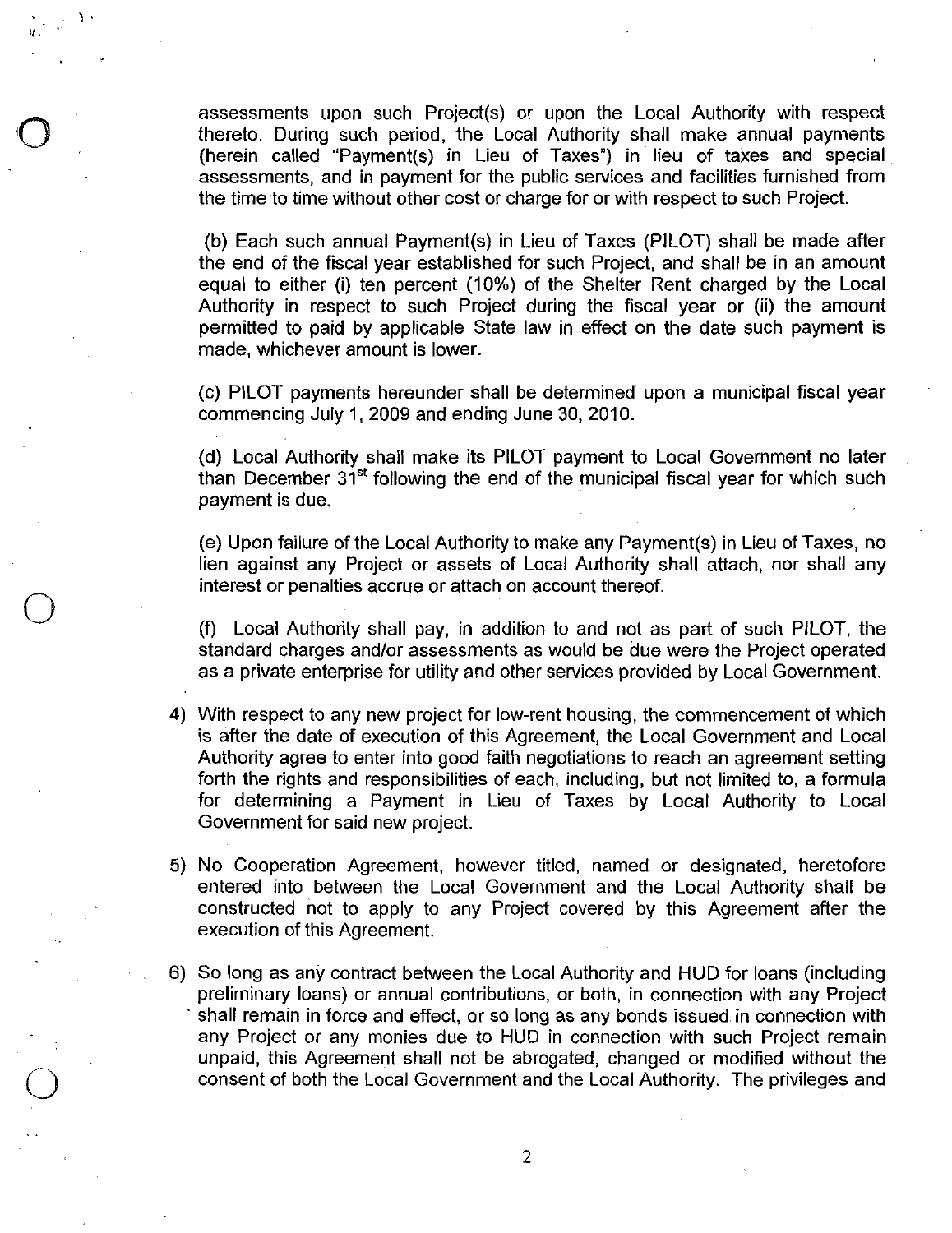obligations df the Local Authority and its successors and assigns and of the Local Government shall remain in full force and effect with respect to each Project so long as the beneficial title to such Project is held by the Local Authority or any only as the solid had the to sach ridget to hold by the Essai hadnoing or any<br>sher public body or governmental agency including HUD, authorized by law to<br>engage in the development or administration of low-rent housing proj time the beneficial title to, or possession of, any Project is held by such other public body or governmental agency, including HUD, the provisions hereof shall inure to the benefit of and may be enforced by, such other public body or governmental agency including HUD engage in the development or administration of low-rent housing projects. If at any<br>time the beneficial title to, or possession of, any Project is held by such other<br>public body or governmental agency, including HUD, the

7 The parties recognize and agree that the property known and designated as the corporate limits of the Local Government is or may be at the execution of this Local Authority, and it shall be considered an "existing property" within the corporate limits of the Local Government for the purposes of this Agreement

IN WITNESS WHEREOF, the Local Government and the Local Authority have respectively signed this agreement caused their seals to be affixed and attested as of the day and year first above written

### ATTEST WICOMICO COUNTY HOUSING AUTHORITY

inda Church Bv: (SEAL) Title

**CITY OF FRUITLAND** CITY OF FRUITLAND<br>
CITY OF FRUITLAND<br>
By: Allen World Grand City Clerk<br>
Fruitland City Council  $\frac{\alpha_{\text{max}} \cdots \alpha_{\text{max}}}{\beta_{\text{max}} \cdots \beta_{\text{max}}}$  By:  $\frac{\gamma_{\text{max}} \cdots \gamma_{\text{max}}}{\beta_{\text{max}} \cdots \beta_{\text{max}}}$ Fruitland *Ci*ty Council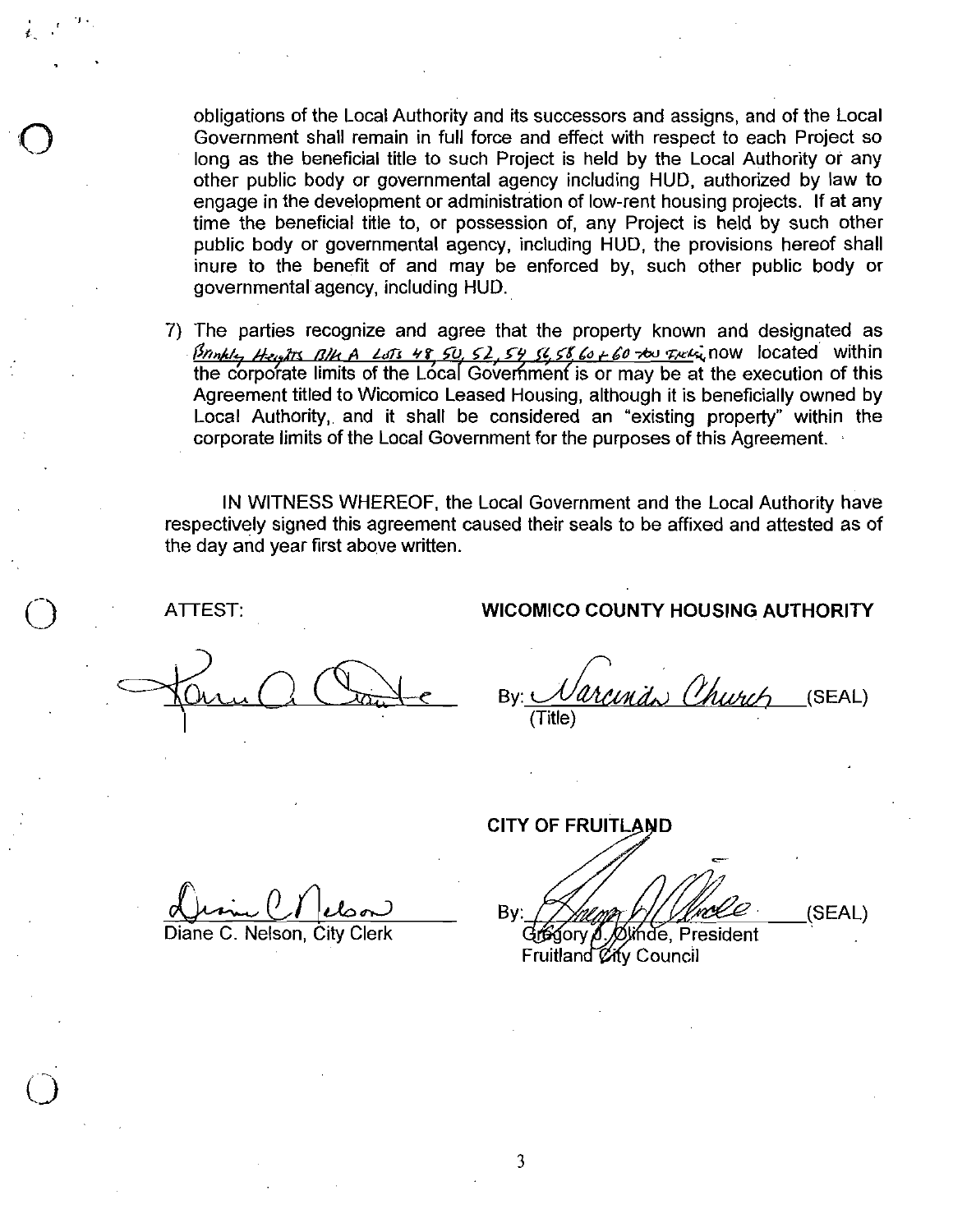| '、 Fruitland                           |                                |                |  |
|----------------------------------------|--------------------------------|----------------|--|
| 112 Brown Street                       | Fruitland, MD                  | 21826          |  |
| 407 Cartwright Avenue                  | Fruitland, MD                  | 21826          |  |
| 418 Cartwright Avenue                  | Fruitland, MD                  | 21826          |  |
| 420 Cartwright Avenue                  | Fruitland, MD                  | 21826          |  |
| 422 Cartwright Avenue                  | Fruitland, MD.                 | 21826          |  |
| 424 Cartwright Avenue                  | Fruitland, MD                  | 21826          |  |
| 426 Cartwright Avenue                  | Fruitland, MD                  | 21826          |  |
| 428 Cartwright Avenue                  | Fruitland, MD                  | 21826          |  |
| 302 Dulany Avenue                      | Fruitland, MD                  | 21826          |  |
| 309 Dulany Avenue                      | Fruitland, MD                  | 21826          |  |
| 301 Dulany Avenue                      | Fruitland, MD                  | 21826          |  |
| 304 Dulany Avenue                      | Fruitland, MD                  | 21826          |  |
| 205 Dulany Avenue                      | Fruitland, MD                  | 21826          |  |
| 303 Dulany Avenue                      | Fruitland, MD                  | 21826          |  |
| 203 Dulany Avenue                      | Fruitland, MD                  | 21826          |  |
| 201 Dulany Avenue                      | Fruitland, MD                  | 21826          |  |
| 311 Dulany Avenue                      | Fruitland, MD                  | 21826          |  |
| 313 Dulany Avenue                      | Fruitland, MD                  | 21826          |  |
| 315 Dulany Avenue                      | Fruitland, MD                  | 21826          |  |
| 317 Dulany Avenue                      | Fruitland, MD                  | 21826          |  |
| 103 Leslie Street                      | Fruitland, MD                  | 21826          |  |
| 202 Leslie Street                      | Fruitland, MD                  | 21826          |  |
| 203 Leslie Street                      | Fruitland, MD                  | 21826          |  |
| 204 Leslie Street                      | Fruitland, MD                  | 21826          |  |
| 206 Leslie Street                      | Fruitland, MD                  | 21826          |  |
| 208 Leslie Street<br>205 Leslie Street | Fruitland, MD                  | 21826          |  |
| 416 St. Luke Road                      | Fruitland, MD                  | 21826          |  |
| 202 Theodore Street                    | Fruitland, MD                  | 21826          |  |
| 203 Theodore Street                    | Fruitland, MD                  | 21826          |  |
| 204 Theodore Street                    | Fruitland, MD<br>Fruitland, MD | 21826<br>21826 |  |
| 206 Theodore Street                    | Fruitland, MD                  | 21826          |  |
| 205 Theodore Street                    | Fruitland, MD                  | 21826          |  |
| 207 Theodore Street                    | Fruitland, MD                  | 21826          |  |
| 419 Ogle Ave                           | Fruitland, MD                  | 21826          |  |
| 421 Ogle Ave                           | Fruitland, MD                  | 21826          |  |
| 423 Ogle Ave                           | Fruitland, MD                  | 21826          |  |
| 425 Ogle Ave                           | Fruitland, MD                  | 21826          |  |
| 427 Ogle Ave                           | Fruitland, MD                  | 21826          |  |
| 429 Ogle Ave                           | Fruitland, MD                  | 21826          |  |
| 431 Ogle Ave                           |                                |                |  |
| 415 Ogle Ave                           | Fruitland, MD                  | 21826          |  |
| 417 Ogle Ave                           | Fruitland, MD<br>Fruitland, MD | 21826          |  |
|                                        |                                | 21826          |  |
|                                        |                                |                |  |

Exhibit A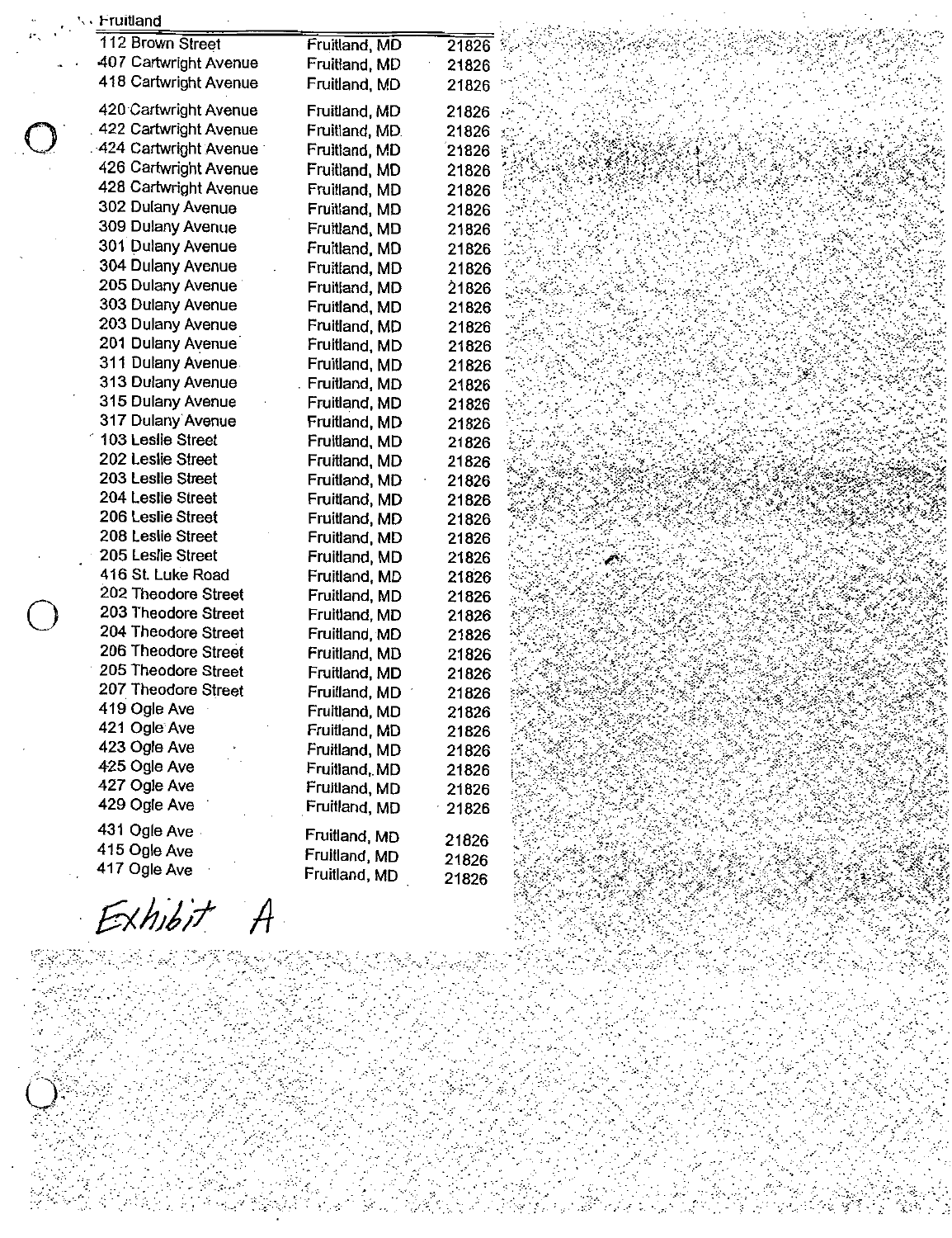### COOPERATION ACREEMENT

|                                                                          |  | <b>Mismaleo Genuity Housing Authority</b> |  | This Agreement entered into this 21 of day of $\frac{\log x}{\log x}$ , 1967, by and |  |
|--------------------------------------------------------------------------|--|-------------------------------------------|--|--------------------------------------------------------------------------------------|--|
| tween<br>$\alpha$ and $(\alpha - \alpha)$ and the "Local Authority") and |  |                                           |  | the City of Malishary,                                                               |  |

(herein called the "Local Government").

WITNESSETH:

In consideration of the mutual covenants hereinafter set forth, the parties hereto do agree as follows:

1. Whenever used in this Agreement:

(a) The term "Project" shall mean any low-rent housing hereafter developed as an entity by the Local Authority with financial assistance of the Public Housing Administration (herein called the "PHA"); excluding, however, any low-rent housing project covered by any contract for loans and annual contributions entered into between the Local Authority and the PHA, or its predecessor agencies, prior to the date of this Agreement.

(b) The term "Taxing Body" shall mean the State or any political subdivision or taxing unit thereof in which a Project is situated and which would have authority to assess or levy real or personal property taxes or to certify such taxes to a taxing body or public officer to be levied for its use and benefit with respect to a Project if it were not exempt from taxation.

(c) The term "Shelter Rent" shall mean the total of all charges to all tenants of a Project for dwelling rents and non-dwelling rents (excluding all other income of such Project), leas the cost to the Local Authority of all dwelling and non-dwelling utilities.

(d) The term "Slum" shall mean any area where dwellings predominate which, by reason of dilapidation, overcrowding, faulty arrangement or design, lack of ventilation, light or sanitation facilities, or any combination of these factors, are detrimental to safety, health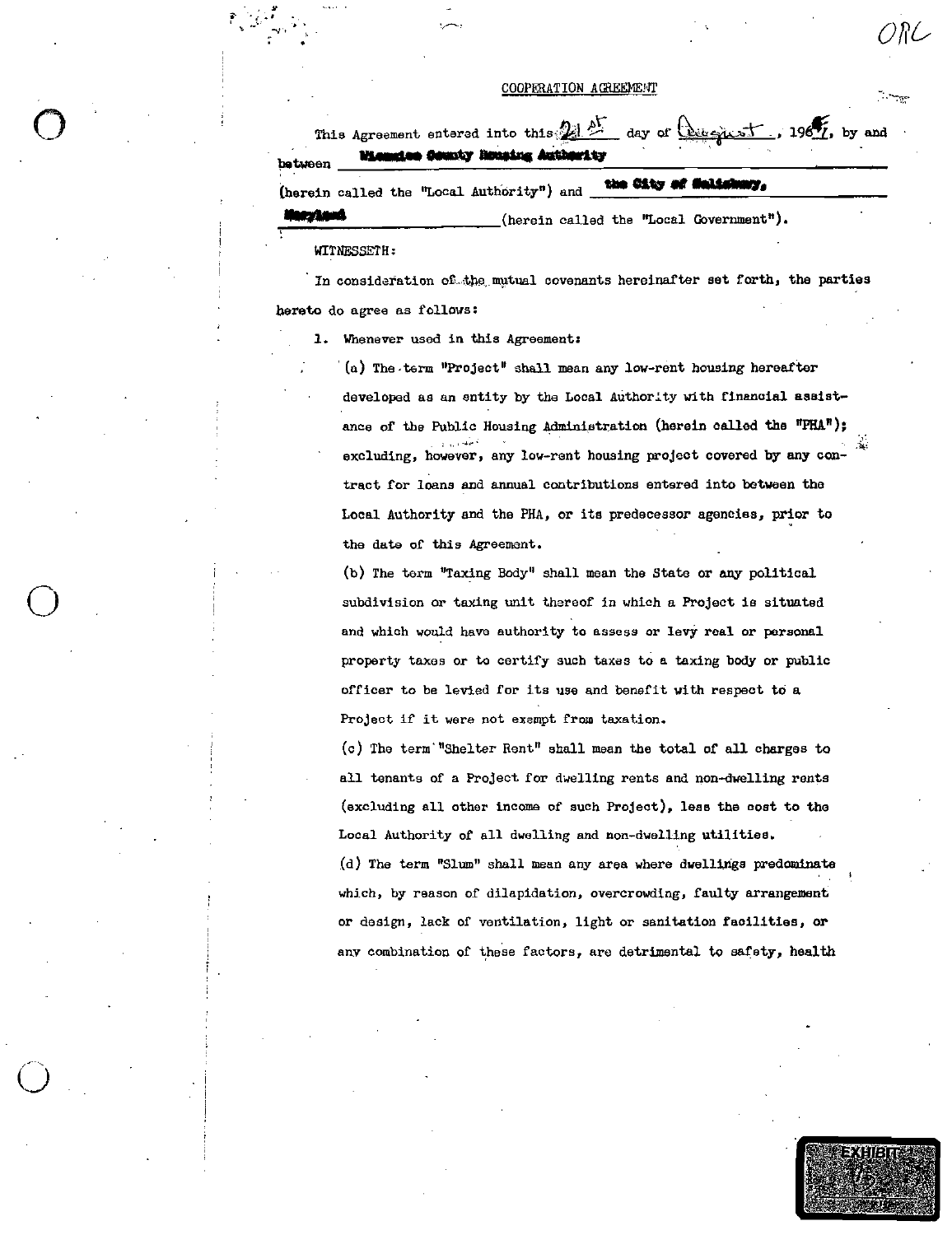(a) Under the constitution and statutes of the State of Maryland . هـ .  $3<sub>1</sub>$ Projects are exempt from all real and personal property taxes and special assessments levied or imposed by any Taxing Body. With respect to any Project so long as either (i) such Project is owned by a public body or governmental agency and is used for low-rent housing purposes, or (ii) any contract between the Local. Authority and the PHA for loans or annual contributions, or both, in connection with such Project remains in force and effect, or (iii) any bonds issued in connection with such Project, or any monies due to the PHA in connection with such Project remain unpaid, whichever period is the longest, the Local Government agrees that it will not levy or impose any real or personal property taxes or special assessments upon such Project or upon the Local Authority with respect thereto. 'During such period, the Local Authority shall make annual payments (herein called "Payments in Lieu of Taxes") in lieu of taxes and special assessments and in payment for the public services and facilities furnished from time to time without other cost or charge for or with respect to such Project.

(b) Each such annual Payment in Lieu of Taxes shall be made after the end of the fiscal year established for such Project, and shall be in an amount equal to either (i) ten percent (10%) of the Shelter Rent charged by the Local Authority in respect to such Project during such fiscal year or (11) the amount permitted to be paid by applicable state law in effect on the date such payment is made, whichever amount is the lower.

(c) The Local Government shall distribute the Payments in Lieu of Taxes among the Taxing Bodies in the proportion which the real property taxes which would have been paid to each Taxing Body for such year if the Project were not exempt from taxation bears to the total real property taxes which would have been paid to all of the Taxing Bodies for such year if the Project were not exampt from taxation; Provided, however, That no payment for any year shall be made to any Taxing Body in excess of the amount of the real property taxes which would have been paid to such Taxing Body for such year if the Project were not exampt from taxation.

(d) Upon failure of the Local Authority to make any Payment in Lieu of Taxes, lien coningt ony Deniest or sassts of the Local Authority shall attach, nor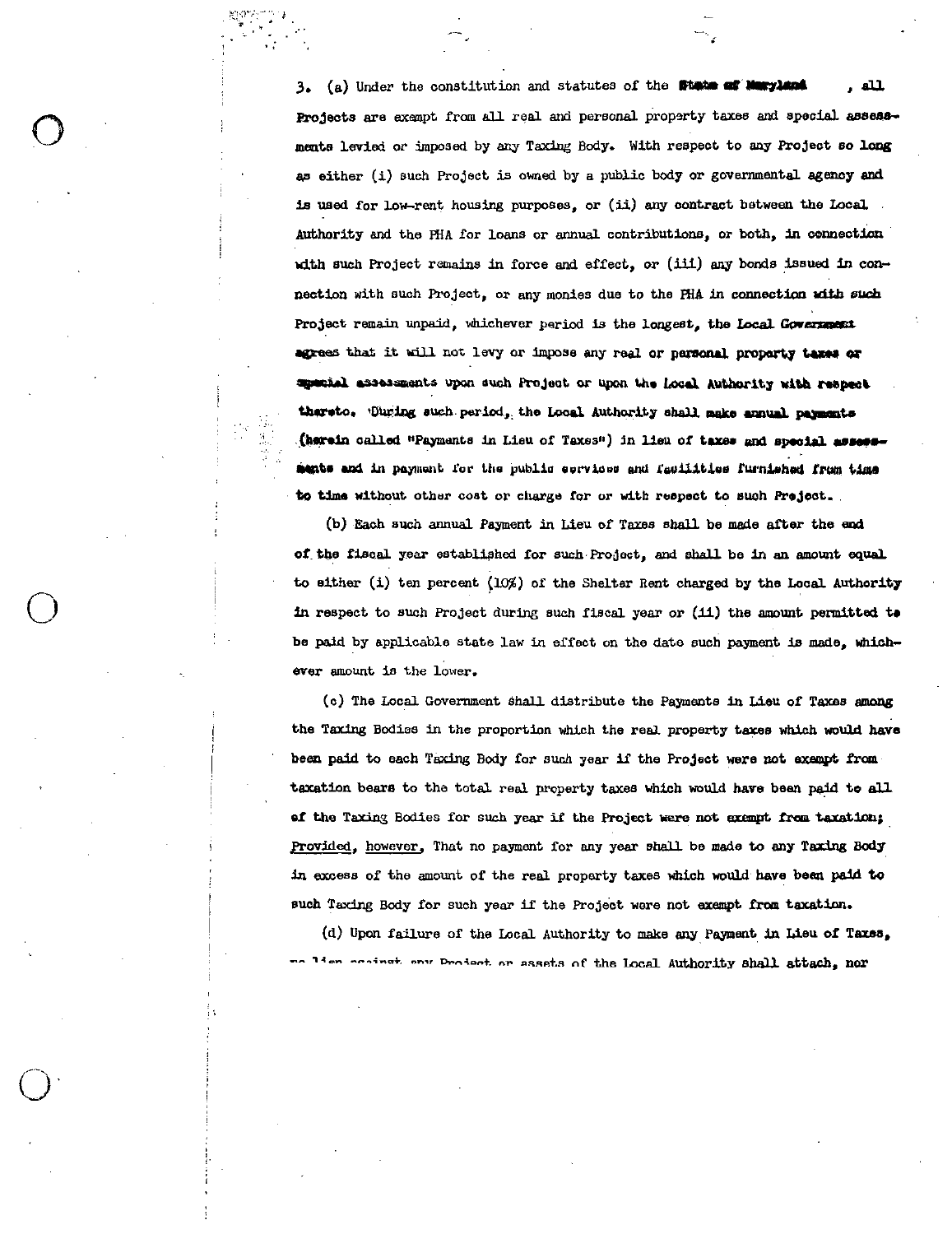4. The Local Government agrees that, subsequent to the date of initiation (as defined in the United States Housing Act of 1937, as amended) of each Project and within five years after the completion thereof, or suth further period as may be approved by the PHA, there will be elimination (as approved by the PHA) by demolition, condemnation, effective closing, or compulsory repair or improvement, of unsafe or insanitary dwelling units situated in the locality or metropolitan area of the Local Government sub stantially equal in number to the number of newly constructed dwelling units provided by such Project; Provided, that, where more than one family is living in an unsafe or insanitary dwelling unit, the elimination of such unit shall count as the elimination of units equal to the number of families accommodated therein; and Provided, further, that this paragraph<br>4 shall not apply in the case of (1) any Project developed on the site of a Slum cleared subsequent to July 15, 1949 and that the dwelling units eliminated by the clearance of the site of such Project shall not be counted as elimination for any other Project or any other low-rent housing Project, or (ii) any Project located in a rural non-farm area.

> 5. During the period commencing with the date of the acquisition of any part of the site or sites of any Project and continuing so long as either  $(1)$  such Project is owned by a public body or governmental agency and is used for low-rent housing purposes, or (ii) any contract between the Local Authority and the PHA for loans or annual contributions, or both, in connection with such Project remains in force and effect, or (iii) any bonds issued in connection with such Project or any monies due to the PHA in connection with such Project remain unpaid, whichever period is the longest, the Local Government without cost or charge to the Local Authority or the tenants of such Project (other than the Payments in Lieu of Taxes) shall:

> > (a) Furnish or cause to be furnished to the Local Authority and the tenants of such Project public services and facilities of the same character and to the same extent as are furnished from time to time without cost or charge to other dwellings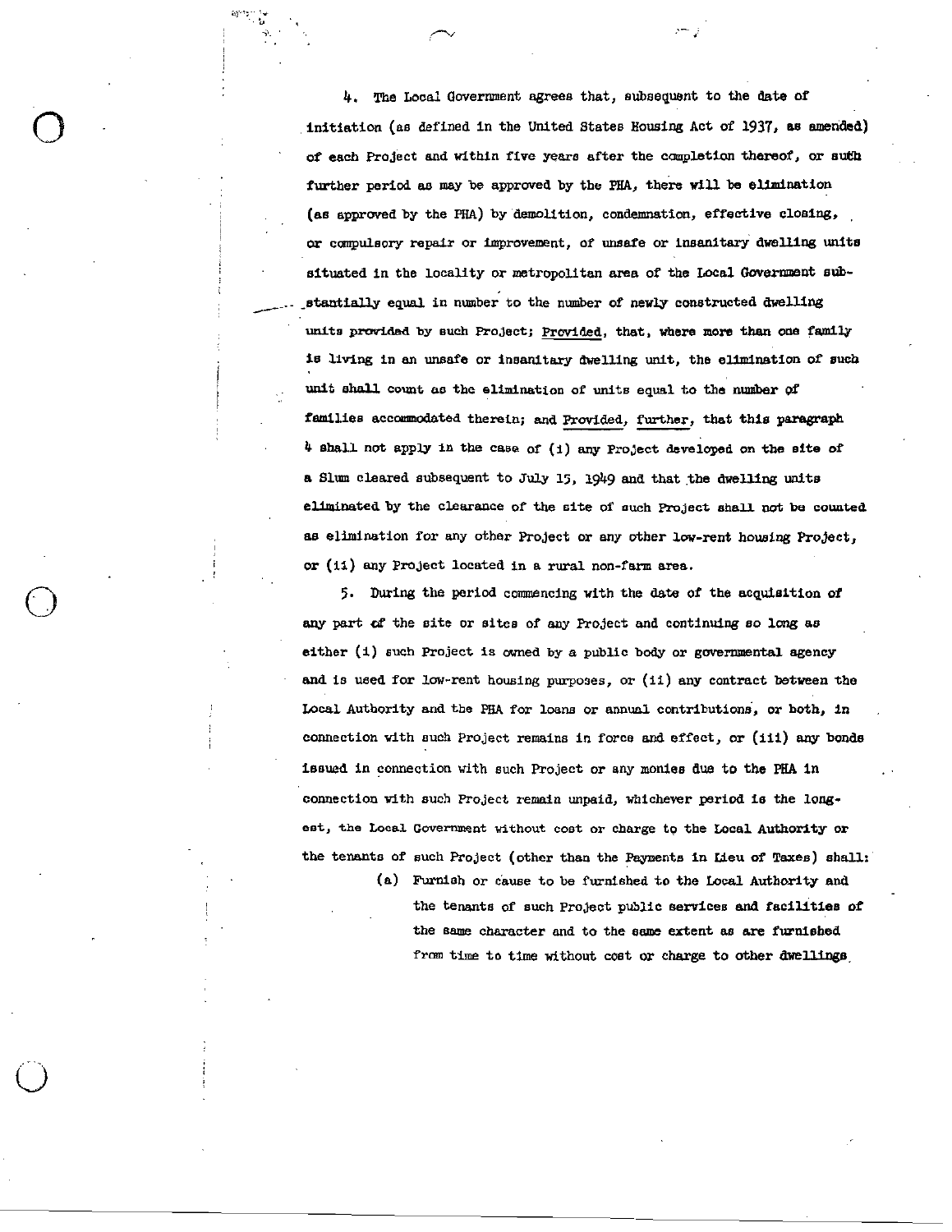such vacated areas; and, insofar as it is lawfully able to do so without cost or expanse to the Local Authority or to the Local Government cause to be removed from such vacated areas, insofar as it may be necessary, all public or private utility lines and equipment

 $\sigma$  respectively. The contract of  $\mathscr{P}^*$ 

(c) Insofar as the Local Government may lawfully do so,  $(1)$  grant such deviations. from the building code of the Local Government as are reasonable and necessary to promote economy and efficiency in the development and administration of such Project, and at the same time safeguard health and safety, and (ii) make such changes in any zoning of the site and surrounding territory of such Project as are reasonable and necessary for the development and protection of such Project and the surrounding territory;

(d) Accept grants of easements necessary for the development of such Project; and  $(e)$  Cooperate with the Local Authority by such other lawful action or ways as the Local Government and the Local Authority may find necessary in connection with the development and administration of such Project.

6 In respect to any Prefect the Local Government further agrees that within a reasonable time after receipt of a written request therefor from the Local o Authority:<br>(a) It will Authority:<br>(a) It will accept the dedication of all interior streets, roads, alleys, and

adjacent sidewalks within the area of such Project, together with all storm and<br>sanitary sewer mains in such dedicated areas, after the Local Authority, at its own expense, has completed the grading, improvement, paving, and installation thereof in accordance with specifications acceptable to the Looal Govarnmenty (b) It will accept necessary dedications of land for, and will grade, improve, pave, and provide sidewalks for, all streets bounding such Project or necessary to provide adequate access thereto (in consideration whereof the Local Authority shall pay to the Local Government such amount as xould be assessed against the Project site for such work if such site were privately owned); and  $(c)$  It will provide, or cause to be provided, water mains, and storm and sanitarv sever mains. leading to such Project and serving the bounding streets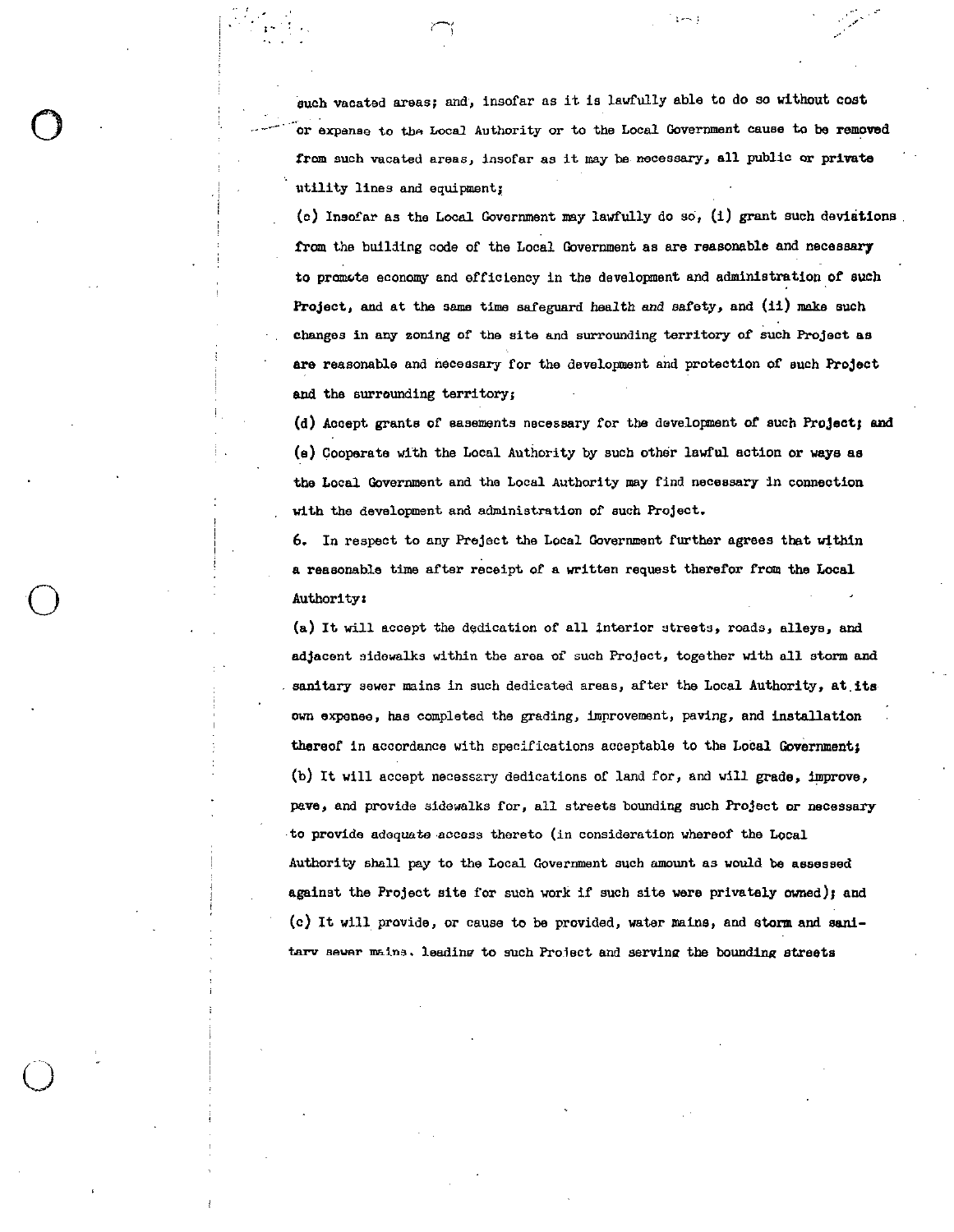agreed hereunder to furnish or cause to be furnished to the Local Authority or to the tenants of any Project, the Local Authority incurs any expense to obtain such services or facilities, then the Local Authority may deduct the amount of such expense from any Payments in Lieu of Taxes due or to become due to the Local Government in respect to any Project or any other low-rent housing Projects owned or operated by the Local Authority.

8. No Cooperation Agreement heretofore entered into between the Local. Government and the Local Authority shall be construed to apply to any Project covered by this Agreement.

9. So long as any contract between the Local Authority and the PHA for loans (including preliminary loans) or annual contributions, or both, in connection with any Project shall remain in force and effect, or so long as any bonds issued in connection with any Project or any monies due to the PHA in connection with such Project remain unpaid, this Agreement shall not be abrogated, changed or modified without the consent of the PHA. The privileges and obligations of the Local Government hereunder shall remain in full force and effect with respect to each Project so long as the beneficial title to such Project is held by the Local Authority or any other public body or governmental agency, including the PHA, authorized by law to engage in the development or administration of lowrent Housing Projects. If at any time the beneficial title to, or possession of, any Project is held by such other public body or governmental agency, including the PHA, the provisions hereof shall inure to the benefit of and may be enforced by, such other public body or governmental agency including the PHA.

IN WITNESS WHEREOF, the Local Government and the Local Authority have respectively signed this agreement and caused their seals to be affixed and attested as of the day and year first above written.

 $(SRAL)$ 

(Corporate Name of Municipality) BY Mayney Dallar J. Fruit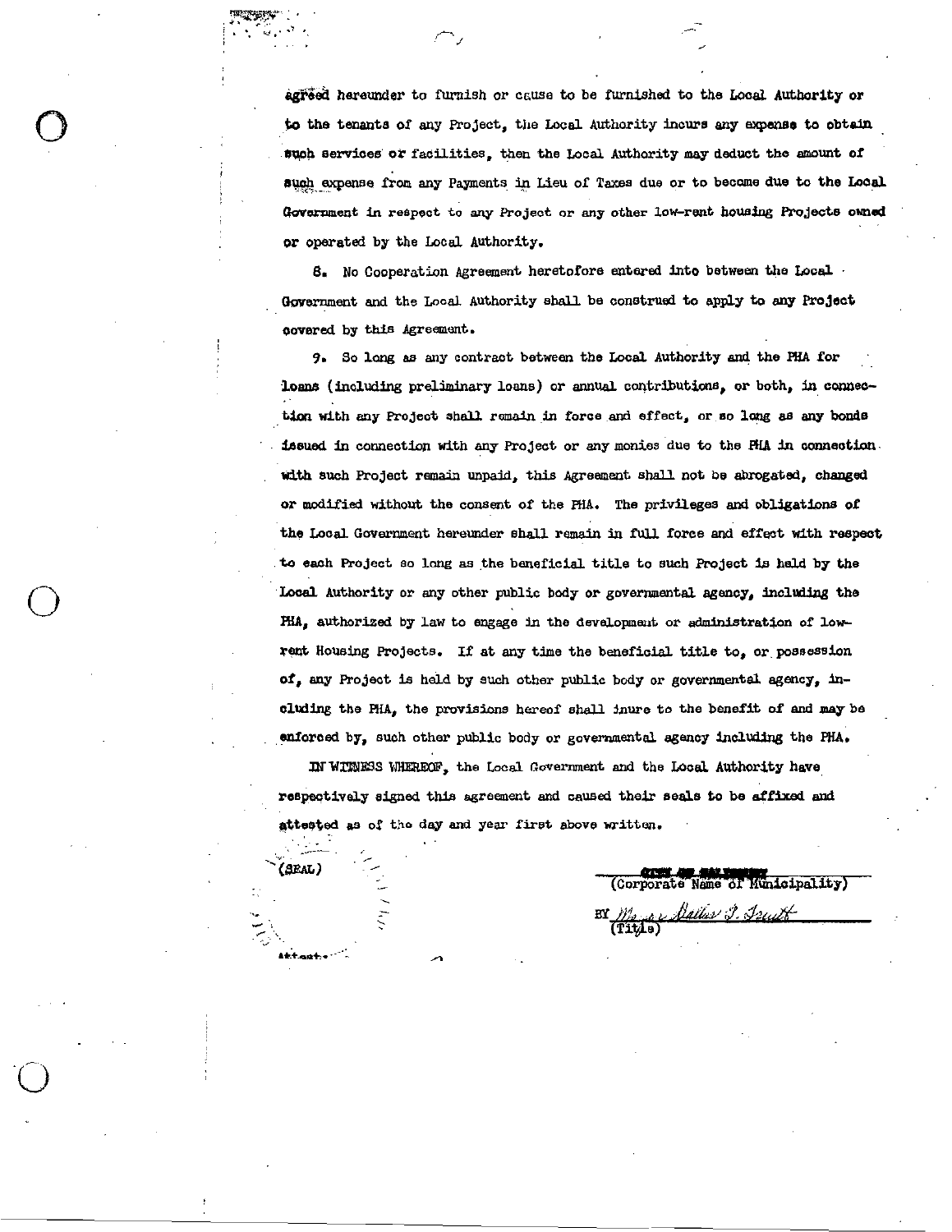**ACK SCHWARTZ** Chief Counsel Opinions and Advice  $$76 - 0144$ RALPH 5 TYLER Chief Counsel Litigation  $570 - 342$ 

**FVELYN O. CANNON Principal Counsel** That Lingation **STA-4330** 

ELLEN A. CALLEGARY Special Assistant

**JEANNE D HITCHCOCK** Special Assistant

**CATHERINE M. SHLLTZ** Special Assistant

**JAMES G KLAIR** Chief Counsel Administration and Counsel to the Courts  $376 - 0.320$ 

ROBERT A. ZARNOCH Chier C.unsel Legislation 124 Legislanve Services Bldg Annapolis Maryland 21401 \$54.3880 D.C. Metro

 $\Sigma_{\rm{eff}}$ 



### OFFICE OF THE ATTORNEY GENERAL

Munsey Building Calvert and Fayette Streets Baltimore, Maryland 21202-1909

> **STEPHEN H. SACHS** Attorney Ceneral

> > $(301) 576 - 6300$

ELEANOR M. CAREY

November 17, 1986

Deputy Attorney Ceneral<br>576-6329

CHARLES O MONK IT Deputy Attorney Cancral  $5 - 0.0328$ 

DEVNIS M. SWEENEY-Deputy Attorney General  $370 - 0330$ 

Carter Sipple

DEBORAH K. CHASANOW Chief. Criminal Appeals Division 576-6422

**JAMES J. MINGLE** Chief Educational Affairs Division 574-4450

**JOSEPH L. EVANS** Chief, Criminal Investigations  $576 - 382$ 

**GARY E. BAIR** Chief Medicaid Fraud Control Unit 576-6521

**STEVEN J. COLE** Director. Consumer and Investor Affai Chief. Consumer Procedion Division 576-6550

**SUSAN M. RITTENHOUSE** Commissioner, Securities Division 57a-n 140

MICHAFL F BROCKMEYER Chief, Antitrust Division  $576 - 0470$ 

TTY for Deaf Balto Area \$76-6372 D.C. Metro \$65-0451

TAXATION - HOUSING AUTHORITY EXEMPTION - PROPERTY OF WICOMICO

SUBJECT TO MUNICIPAL TAXES.

COUNTY HOUSING AUTHORITY IS NO

WRITER'S DIRECT DIAL NO

576-6584

Mr. Richard S. Adkins, Chairman Wicomico County Housing Authority 911 Booth Street Salisbury, Maryland 21801

Dear Mr. Adkins:

You have requested our opinion on whether property owned by the Wicomico County Housing Authority (the "Authority") is subject to municipal property taxes in the absence of the usual agreement between a municipality and the Authority for payments in lieu of taxes. For the reasons given below, we conclude that the Authority's property is not subject to municipal taxes, whether or not the municipality and the Authority agree on payments in lieu of taxes.

I

### Background

The Housing Authority plans to construct 12 single-family homes as part of its low rent public housing program. Three of those homes will be located within the City of Fruitland. As

### OPINION OF THE ATTORNEY GENERAL

Opinion No. 86-059 (November 17, 1986) (unpublished) Cite as:

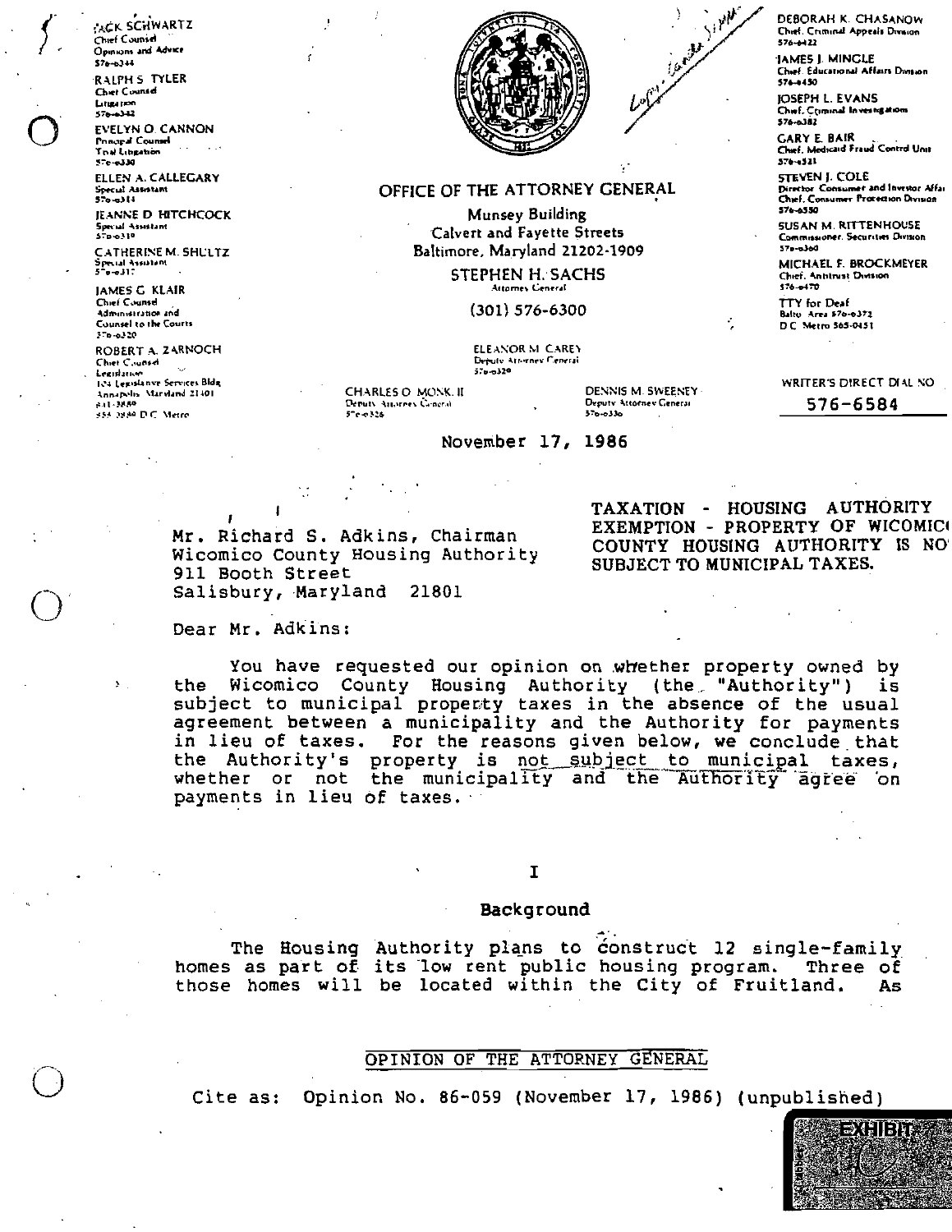icomico County Heusing Authority<br>ovember 17, 1986

part of the approval process for the Authority<br>art of the approval process for the Authority's acquisition of<br>hose three lots, the federal Department of Housing and Urban<br>evelopment ("HUD") solicited comments from the City hose three lots, the federal Department of Housing and Urban evelopment ("HUD") solicited comments from the City regarding the proposal. Letter from Thomas T. Hobbs, Manager, HUD, to Wendell G. Mezick, President, Fruitland City Council (December proposal Commence From the Coop cognecing 11, 1984). The City offered no adverse comments on the proposal, and the Housing Authority proceeded to acquire the lots.<br>Construction of the houses is scheduled to begin in the near future.

As is usual in such cases, the Authority asked the City to enter into a "cooperation agreement" incorporating payments by the Authority to the City in lieu of property taxes. The City encer into a cooperation agreement incorporating payments by<br>the Authority to the City in lieu of property taxes. The City ne Authority to the<br>has declined to enf has declined to enter into the cooperation agreement. The City has stated that it "supports the concept of public housing and nas stated that it "supports the concept of public housing and<br>has only praise for the Wicomico County Housing Authority"; thus,<br>it "has as objection to public bousing units being erected in the has only praise for the Wicomico County Housing Authority"; thus,<br>it "has no objection to public housing units being erected in the<br>City." . Nonetheless, it asserts that it has power, which it City." Nonetheless, it asserts that it has power, which it declines to waive, to tax the Authority's property. Letter from future.<br>As is usual in such cases, the Authority asked the City to<br>enter into a "cooperation agreement" incorporating payments by<br>the Authority to the City in lieu of property taxes. The City<br>has declined to enter into the Richard M. Pollitt, Jr., City Manager, to Dean K. Reger, Acting<br>Manager, HUD (August 14, 1986). Jr., City Manager, to De<br>14, 1986).<br>II<br>Authority's Tax Exemption<br>County Housing Authorit

### II

The Wicomico County Housing Authority, like all local<br>housing authorities, was established under Article 44A of the<br>Maryland Code. Article 44A, \$22 expressly exempts the property<br>of any housing authority from municipal and purposes and such property and an authority shall be exempt from<br>all taxes and special assessments of the city, the State or any political subdivision thereof."<sup>1</sup> Thus, the statute is clear that the City has no power to impose its taxes on property owned by Nothe Authority.

In Matthaei v. Housing Authority of Baltimore City, 177 Md<br>506, 515 (1939), the Court of Appeals held that housing projects<br>validly constructed by housing authorities are properly exempt In Matthaei v. Housing Authority of Baltimore City, 177 Md.<br>506, 515 (1939), the Court of Appeals held that housing projects<br>validly constructed by housing authorities are properly exempt<br>from municipal taxes: "The propert

 $<sup>1</sup>$  Another provision - Article 44A,  $$20$  - generally exempts real property owned by a</sup> housing authority from levy and execution. But see note 3 below.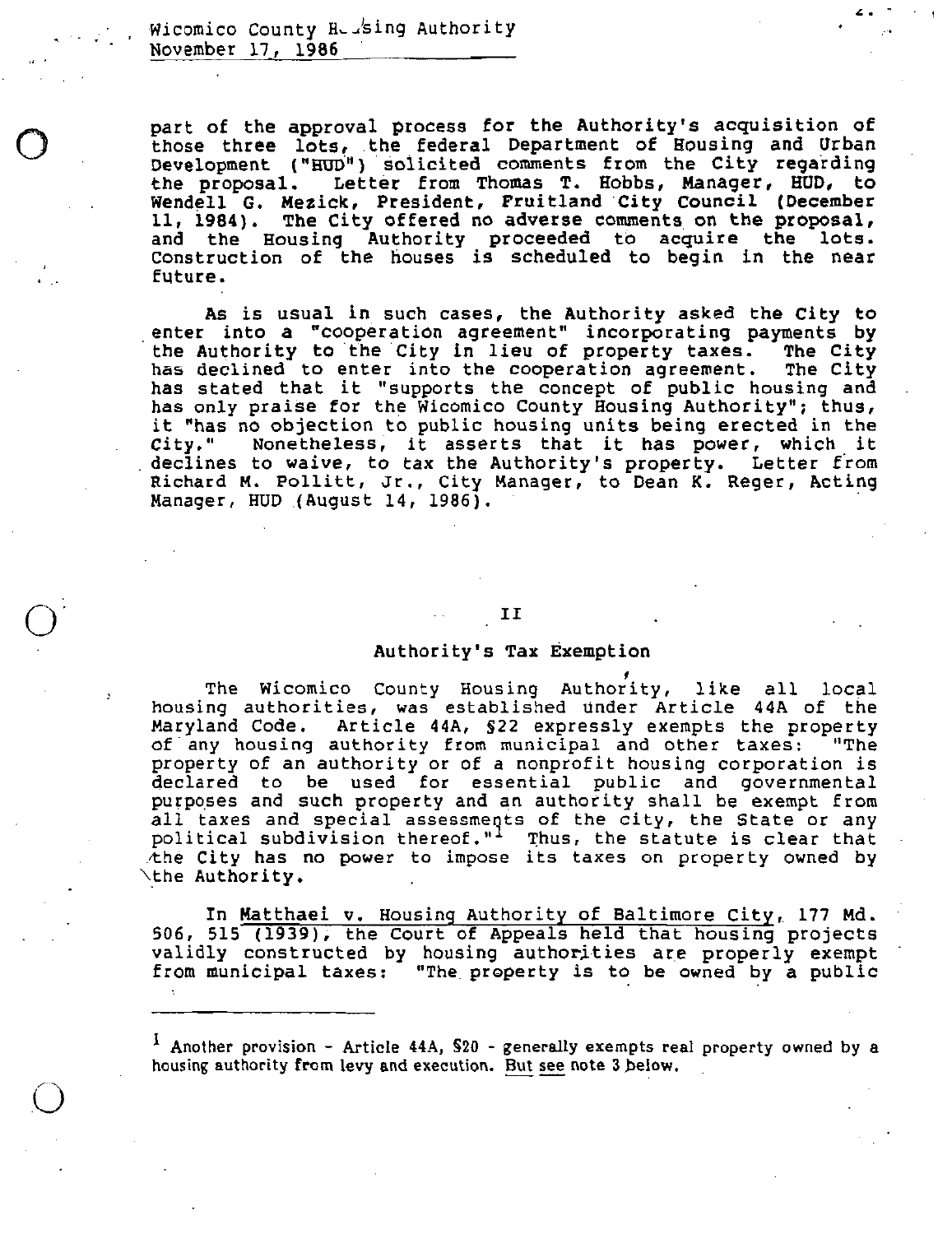Mr. Richard S. Adkins, Chairman Wicomico County Housing Authority<br>November 17, 1986

and for the theorem is the theorem of the theorem is the theorem of the theorem is the theorem is the theorem is the theorem is the theorem is the theorem is the theorem is the theorem is the theorem is the theorem is the ency, fo exercise of the police power." Moreover, med for the exercise of the police power." Moreover, gency, formed for the exercise of the portie power. Moreover, : Richard S. Adx. As, Cha<br>tromico County Housing Au<br>ovember 17, 1986<br>pency, formed for the exe<br>ne court directly address<br>ity of Fruitland concernates on the Authority's p dressed precisely the question raised by the<br>oncerning the appropriateness of "waiving"<br>"'s property:

 $"$ [T]o an objection that the City bargains away its taxing power in granting an exemption in its contract with the local authority, it seems to be a sufficient answer, disregarding any other, that the exemption in this instance is of property of a public agency for the accomplishment of a public municipal purpose .... The State enactment, as has been stated, provides in terms for the exemption."  $Id$ .

However, the City need not lose all potential revenue from property owned by the Authority. Article 44A, \$22 provides for property owned by the Authority. Article 44A, 522 provides for<br>payments to the City in lieu of taxes otherwise assessable on the

"[A]n authority ... shall make payments to the city or political subdivision of the State in which a housing project is wholly or partly located in such amount, if any, as may be set by mutual agreement between such autho by mutual agreement between such authority ... and city or political subdivision of the State; provided, however, that the sum to be paid to the city or political subdivision shall not exceed an amount equal to the regular taxes levied upon similar property." revenues from the Authority sproperty political subdivision of the State in which a housing project is<br>wholly or partly located in such amount, if any, as may be set<br>by mutual agreement between such authority ... and city

Thus, the Ci  $t_{\rm th}$  the City  $t_{\rm th}$ ,<br>may may receive a

payments.<br>At the same time, the statutory provision for payments in<br>lieu of taxes clearly indicates that the City has no right to<br>such revenues in the absence of an agreement with the Authority. such revenues in the absence of an agreement with the Authority.<br>The payments to be made by the Authority are to be "in such amount, if any, as may be set by mutual agreement." Hence, in the absence of a mutual agreement setting the amount of payments made by the Authority are to be "in such may be set by mutual agreement." Hence, in The payments to be made by the Authority are to be "in such<br>amount, if any, as may be set by mutual agreement." Hence, it<br>the absence of a mutual agreement setting the amount of payments<br>in lieu of taxes, the Authority has

<sup>2</sup> However, we do not mean to suggest that any housing authority may avoid liability for may mean to a municipality by the simple expedient of declining to agree with the <sup>2</sup> However, we do not mean to suggest that any housing authority may avoid liability for payments to a municipality by the simple expedient of declining to agree with the municipality on an appropriate amount for those p